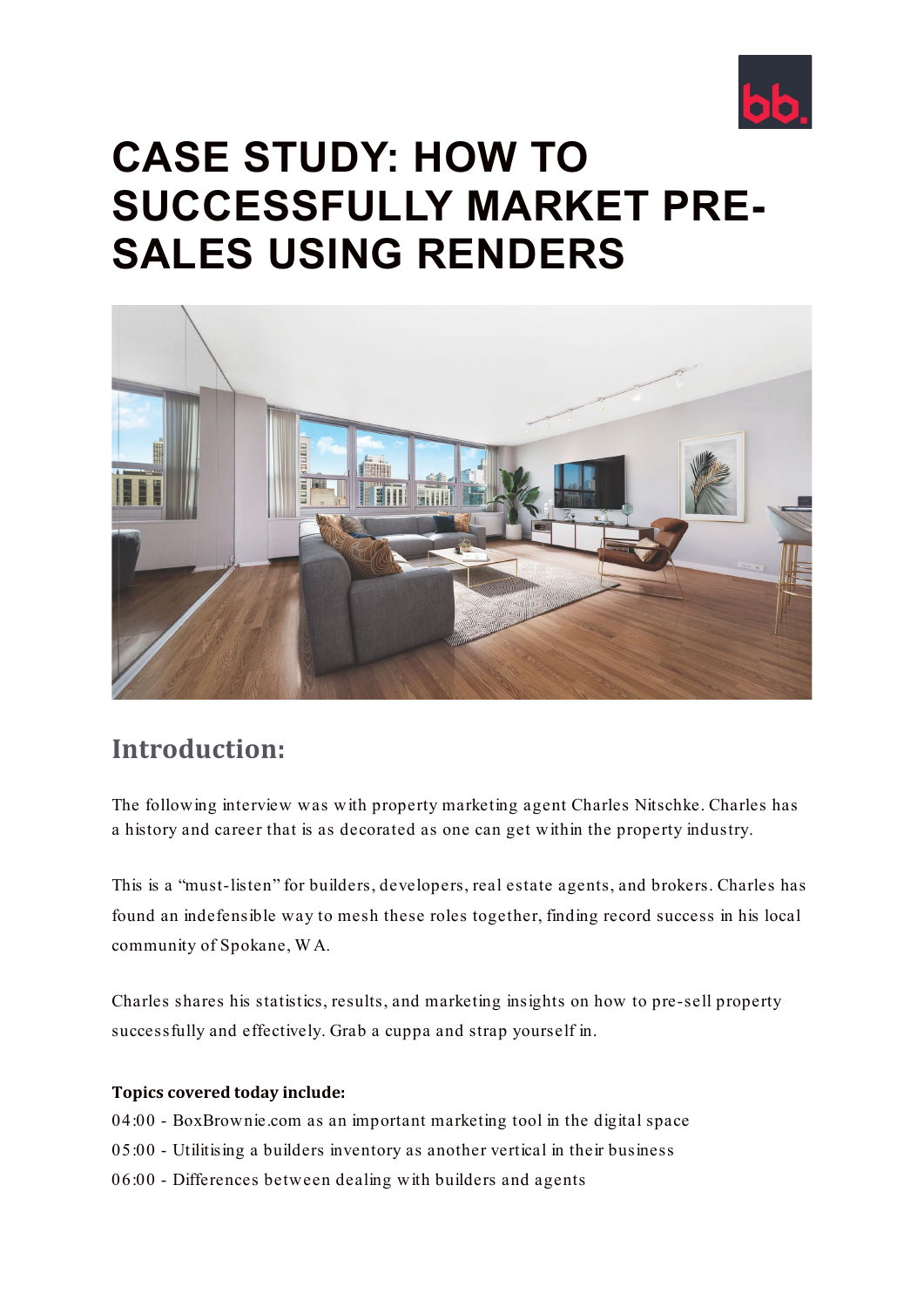

- 07:30 A case study of an existing builder
- 08:00 Payment windfalls for the agent through this process
- 08:30 The advantages to the builder in pre-selling
- 12:00 How to market the product for the builder
- 19:00 An example of this type of marketing turning the builders business around
- 21:00 W hich images as renders get the most impact when pre-selling
- 21:30 3d Floor plans to match the Virtual Tour
- 23:00 How to use even the clay drafts to get interest and sell the property
- 27:30 Examples of three different pre-sale marketing examples and importantly the differences in buyer enquiry
- 30:00 New Buyer behavior discussion 30mins
- 34:00 Selling the same house with different facades
- 37:00 Using 360 degree virtual tours for construction progress
- 38:00 Double-ending 3 out of the 4 first sales

# **About Charles:**

Charles Nitschke is the Chief Marketing Officer for the Tomlinson Group of Companies, with responsibility for marketing programs, brand management, and technology partnerships spanning three unique brands, 17 offices and over 800 agents. Prior to joining the Tomlinson Group, he worked in strategic business development, marketing and management for a number of companies ranging from top tier real estate brokerages, new construction and developer firms, and as an outsourcing consultant for government and academic institutions.

Charles's greatest strengths are his creativity, passion, and leadership. He thrives on challenges, particularly those that expand the company's reach, or the agent's bottom line. His most recent project involved a strategic partnership with Move Inc to provide agents with the tools to capture, nurture and convert leads at levels that exceed the national averages.

In 2000, Charles was part of a team that was recognized by the National Association of Realtor's as being one of their Top 30 under 30 picks. He is also a frequent and highly rated speaker on industry-related topics.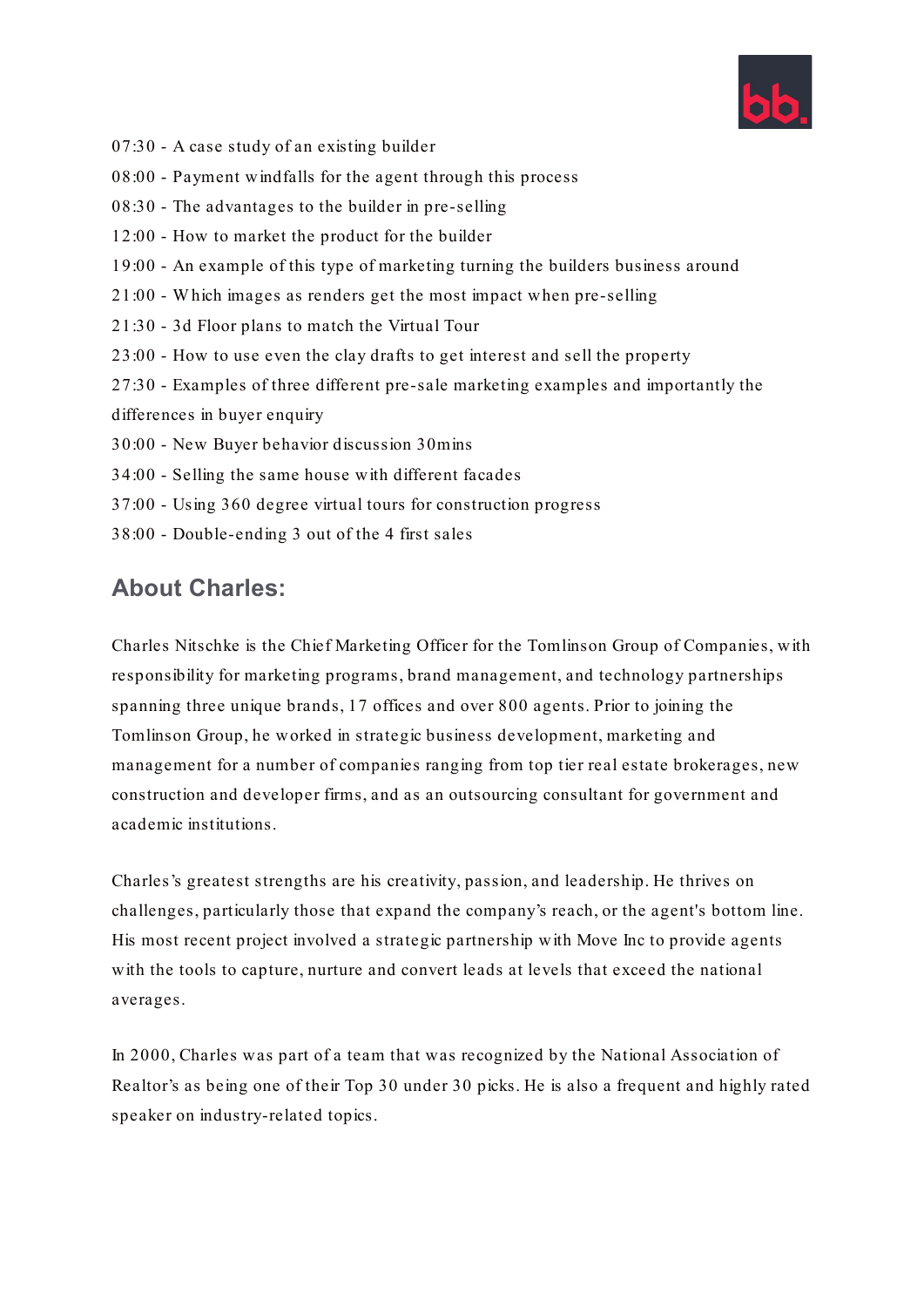

# **Transcript:**

If you prefer to listen[: https://www.youtube.com/watch?v=0Z7YMDH1ErA](https://www.youtube.com/watch?v=0Z7YMDH1ErA) 

# **Peter:**

My name is Peter Schravemade, I'm with BoxBrownie.com. I am a business development manager or a strategic relationship manager, whichever you'd like to call it. I'm here with Chris Barnett who heads that Renders team. How are you going Chris?

# **Chris:**

I'm very well, thanks, Pet. How are you today?

# **Peter:**

No dramas. I'm going well. This morning, I'm pretty excited to invite to our session, Mr. Charles Nitschke. Charles, are you there?

# **Charles:**

Yeah. How are you doing today?

# **Peter:**

Really good. W elcome to BoxBrownie TV, I guess we're going to be calling this, but we're delighted to have you. W hereabouts do we find you this morning?

# **Charles:**

I'm actually in Coeur d'Alene, Idaho, which is right on the border of W ashington State in the very Northern tip of Idaho.

Peter: Fantastic. And it's not actually morning where you are either.

# **Charles:**

No, we're just after four o'clock in the afternoon, so we're on the tail end of Friday before a holiday weekend.

# **Peter:**

Fantastic. Excuse my ignorance. W hat holiday weekend are we celebrating in the U.S. this weekend?

# **Charles:**

Now, I always get the two confused. W e have Labor Day and Memorial Day, one start summer, one end summer, and so it's one of those two.

#### **Peter:**

And that is [crosstalk 00:01:11]-

# **Charles:**

I never get it off, I'm always busy working, so it felt like it's a holiday for me, but.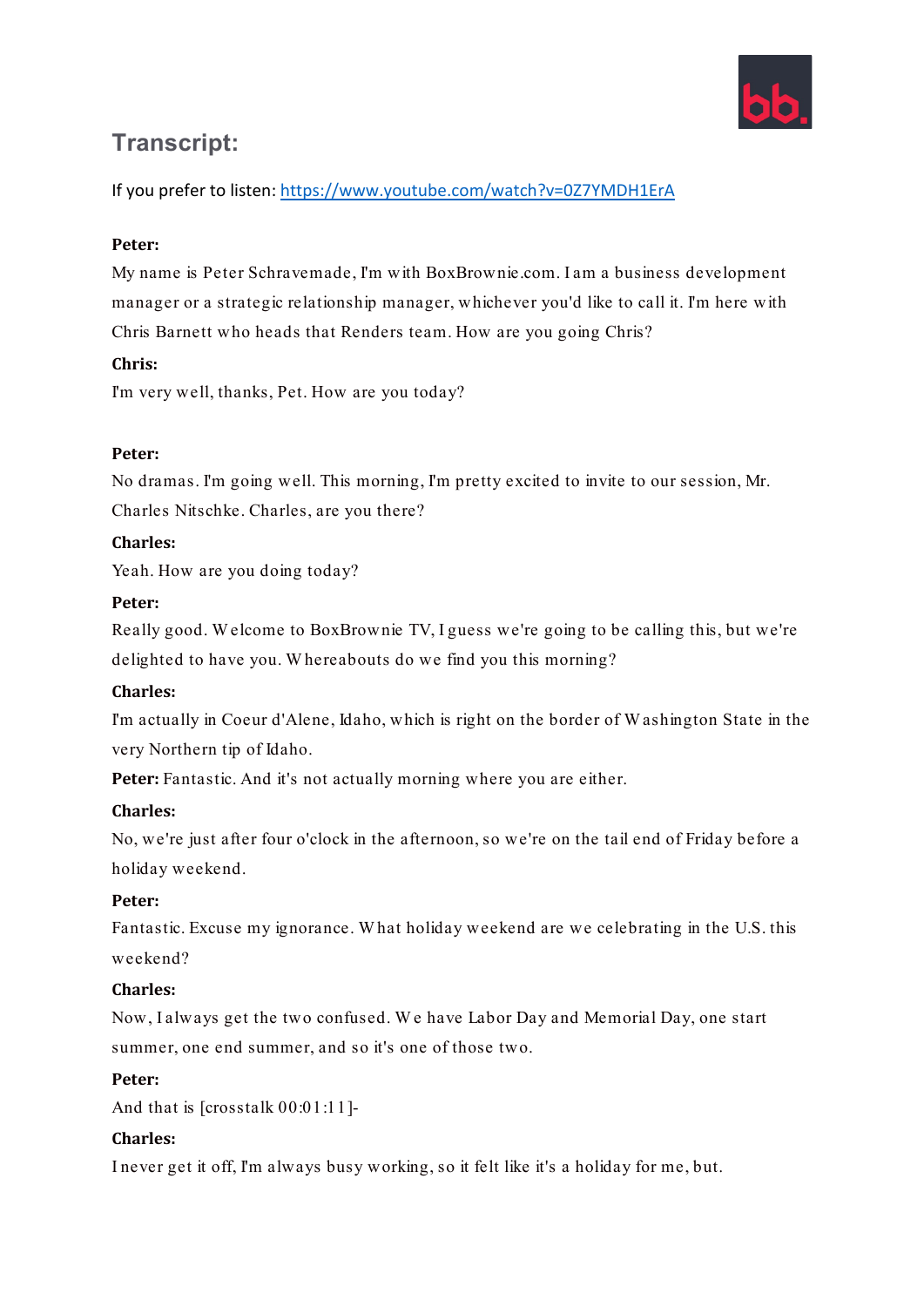

That brings me to my next question. W hat is it that you do? Explain. I've actually seen quite a bit about you and as discussed prior to us hitting record, I know your brother, which is interesting in itself, but explain what you do. W hat is it that you do?

#### **Charles:**

It's~ funny, my brother and I are a box set. He's actually lived with me since he was 16, I'm five years older than he is. W e've always been the same place at the same time doing similar things. Until recently I was the chief marketing officer for the Tomlinson Group of Companies, which included the 28th largest Sotheby's in the United States, the 20th largest Century 21 and the eighth largest Coldwell Banker, which made us the 42nd largest real estate group in the United States according to the REAL Trends 500 that they put out every year.

#### **Peter:**

Impressive stuff.

#### **Charles:**

Yeah. Then my brother was running all the behind the scenes stuff. He set up our paperless system, he set up our processes. Then we set up a media company and he took over the media company. And about the time that we were meeting your team at Inman Las Vegas during the last face-to-face event that we could actually do, that's when there was a change of ownership within the Tomlinson Group, and really a change in vision and direction, and so I thought that was our cue to step out and do those things that we're passionate about.

#### **Charles:**

So I went back into private practice, moved my real estate practice over to a very energetic real estate startup called Professional Realty Services, which is one of the fastest growing real estate franchises in the United States. They're at about the 800-agent mark, which Tomlinson Group was an 800-agent organization. The difference is, it took Tomlinson Group a little over 100 years to get there, and it's taken this group of guys about six years to get there.

#### **Peter:**

Pretty fast moving.

#### **Charles:**

Yeah, very dynamic, very streamlined. Everything is digital, everything is super efficient, so it was really right up my alley. As a lot of people left the Tomlinson Group when I did, a couple of realtors decided to joint venture with me, and so I've got partnerships in the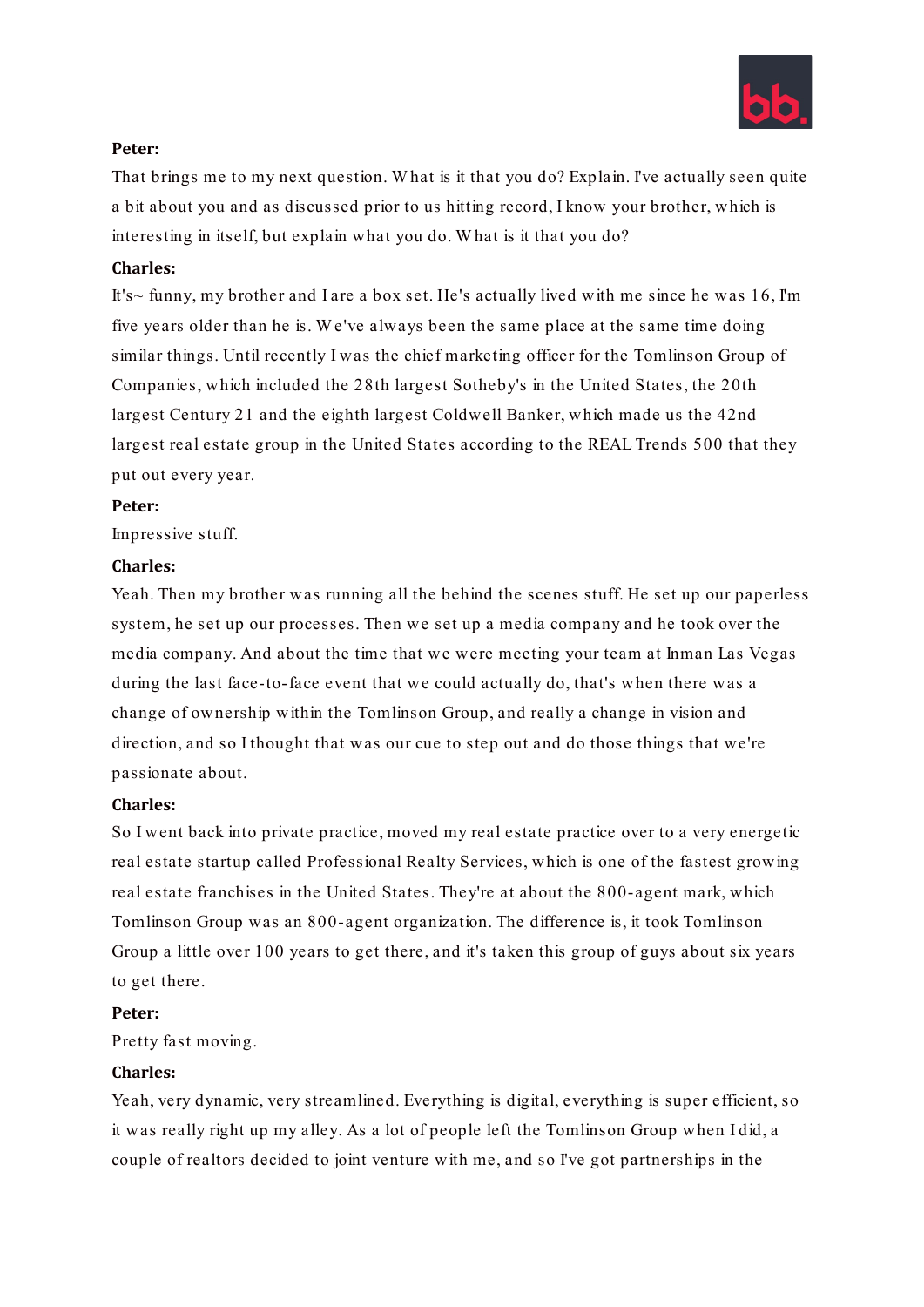

Spokane, W ashington market, the Coeur d'Alene, Idaho market, the Sandpoint, Idaho market. Then my brother and I co-own a marketing company that still services some of our oral Sotheby's friends, some of them that went to Keller W illiams, some that went to to eXp, some that moved over to PRS. So we've got a really dynamic marketing company that shoots about two properties a day.

#### **Charles:**

Then I've focused on the business development side of these real estate partnerships that I have with these agents and especially focused on new construction and builder development, just because it was an area where I thought we had a lot of room to innovate. I've been doing new construction marketing going all the way back to the early 2000s and not much has changed since the early 2000s. So very excited to do the things that I've done, whether it be digital marketing with Matterport, so a 3D video, professional photography where you guys start stepping in.

#### **Charles:**

But then what we're doing in the 3D rendering and digital world with all of the new services that you guys are offering, you've definitely given me a much bigger toolbox to start taking our go-to market strategy in ways that nobody around us has yet to figure out. **Peter:**

That's awesome. Massive overview there. You've gone from CMO, now you're largely doing business development and why... I suppose the question I've got for you is, why builders? I understand the gist, but why did you get in that line? Just because nothing had changed or are you looking at the ready supply of listings that builders have?

#### **Charles:**

When I look at it right now, one of the number one things that's going on within at least our market and several markets in the United States is a lack of inventory, and builders can solve that problem by manufacturing inventory. So it was a necessary evil, if you will, but I always picture real estate as a stock portfolio, you really do need to have a diversified business. So we're working on our resale, we're working on our luxury, we're working on our entry-level, and new construction and land development is just one leg in that four legged stool.

#### **Charles:**

I lost my ass back in the last recession because I was 100% focused in the verticals of new construction and development. And when the recession hit, that hit us very hard in our geographic area, and there was just no way to fire, blockade it, you just went from six figures a year and killing it to just dead on arrival within about 90 days. So I'd never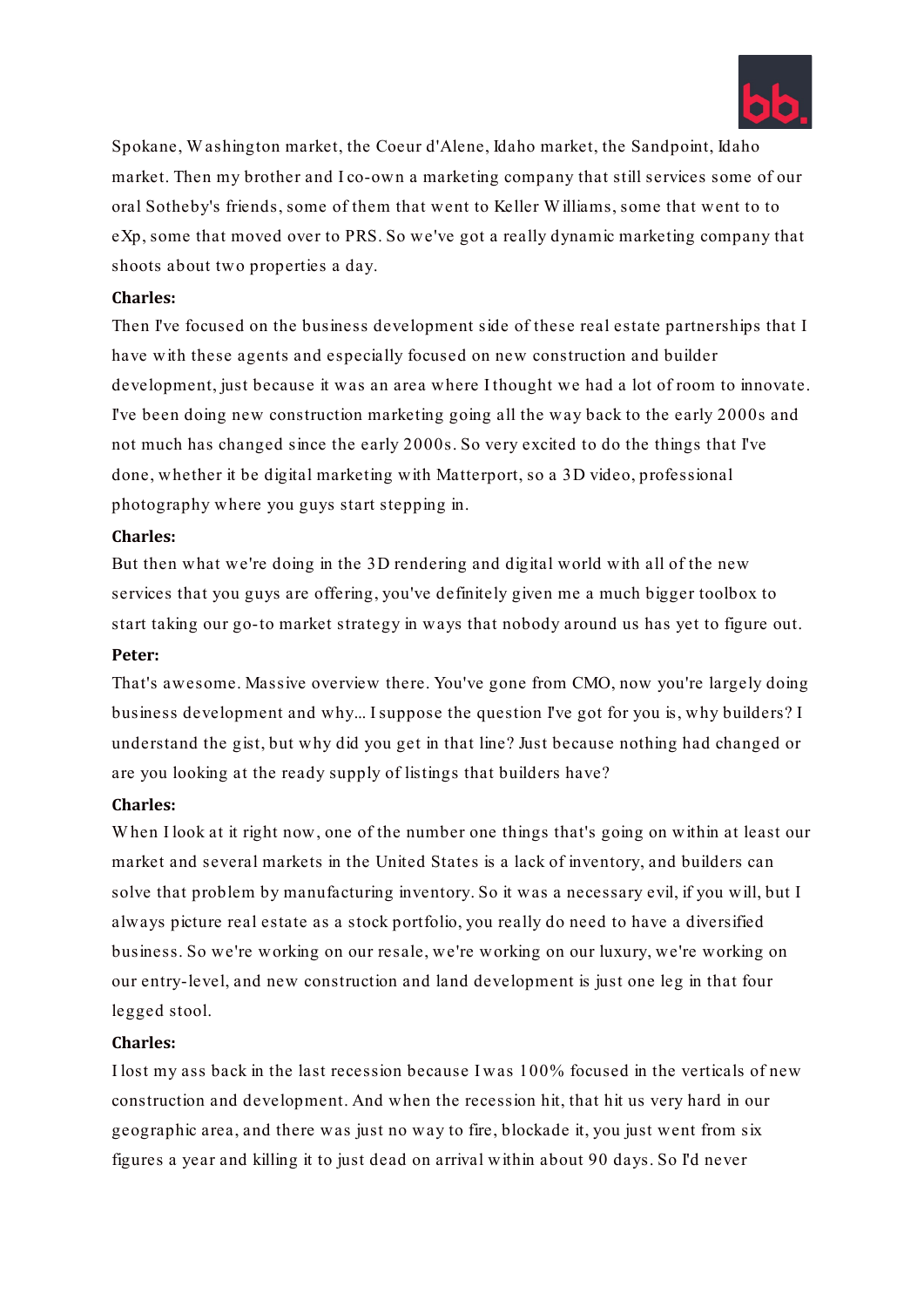

planned on being that vertical again, I like to be a little bit diversified within the same space.

#### **Peter:**

Great concept. Explain to me, a lot of the people that are going to be listening to this are going to be agents for sure, and maybe brokers, but explain to me, if you could, one or two differences between dealing with builders as opposed to dealing with residential real estate? I find there's a gulf of difference, but what are the main ones as far as you're concerned?

#### **Charles:**

The responsibilities are very different. Usually in a traditional real estate transaction, there's all the standard variables, but they're all usually within a very small geographic area, you're dealing with appraisals, you're dealing with inspections, you're dealing with those types of things versus a new construction, each builder has their own way to go about doing it. Right now, I've got a handful of builders. There's one builder that we work with who will literally go build 20 houses at a time, get his discounts on 20 houses worth of materials, and what he delivers is what you get, period.

#### **Charles:**

So he's just manufacturing straight inventory, and then I have to make that inventory meet the market and figure out how to get the market to respond to it versus, and I've got custom guys who take a year, two years to get a house done. Lots of micromanagement back and forth between very high demanding clients and the builder to keep that thing rolling for the 12 to 24 months it takes to complete. Then I've got my production builders who offer some customization, can get the job done within four to say, six months. That balances the two extremes that we've got there.

#### **Charles:**

And the builder that we've really been working with you guys is a new builder who's only been at this for about two years. W hen we met him, I think he'd had somewhere between six or eight houses under his belt. And I think we've done four within the last four weeks, so we're hoping to have five within the five weeks, which will be amazing, and eight by the time we get to the end of October, so double what he's done in his two-year career within just a couple of months.

#### **Charles:**

He's been very open and let us do this the way that we want to, so rather than the traditional, you buy the land, you build the house. W hen the house is done, then you start to market the house, then you sell the house, and then rinse and repeat. W hat we're doing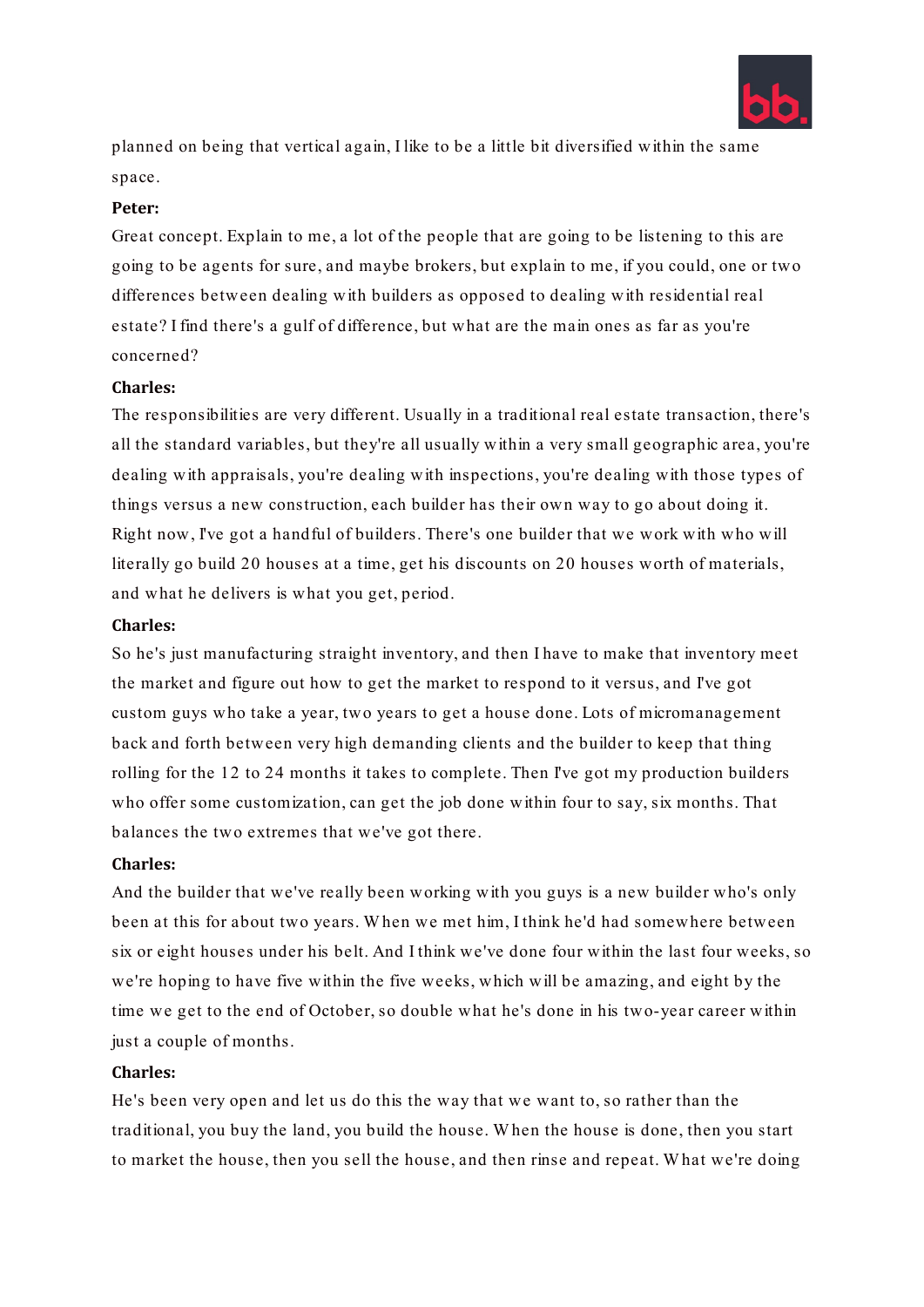

is we're keeping the momentum going and turning over sales using all at one construction loans, which means as realtors, we're getting paid within the first month that we sell the house versus at the end of the process.

#### **Charles:**

That means that the buyer is now in partnership with the bank and has a little bit more control over the builder, and we can do eight houses at once instead of the two houses that this builder has the ability to do on his own resources. So it's a very new thing that we've done, not only on the marketing and the technology side, but on the business development, and strategy, and actual execution side.

#### **Peter:**

That's excellent. I reckon there'll be a lot of people interested in your details at the end of this conversation as to how you go about doing that, so I'll park that for the moment. I'm not even sure if you want to provide them-

#### **Charles:**

I'll be more than happy work with anybody as long as they're not in my market.

#### **Peter:**

Fantastic. That builder that you were talking about is that Solid Ground-

#### **Charles:**

Yep.

#### **Peter:**

... Home Builders? I'm not sure whether you're seeing the screen due to the internet issues that we're having.

#### **Charles:**

Nope, I'm still missing the video component, so we're on a radio show.

#### **Peter:**

Yeah, yeah. I'm going to describe to you, I've got the presentation that you sent through up. Now, talk us through the marketing that you did. Or first of all, before we even get there, how did you find out about BoxBrownie?

#### **Charles:**

W e'd actually met Brad at Inman Los Vegas the year beforelast.

#### **Peter:**

I'm sorry about that. Is that the [crosstalk 00:09:28]-

#### **Charles:**

No, that was freaking awesome. If you want to hang out in Vegas with anybody, it's Brad all the way.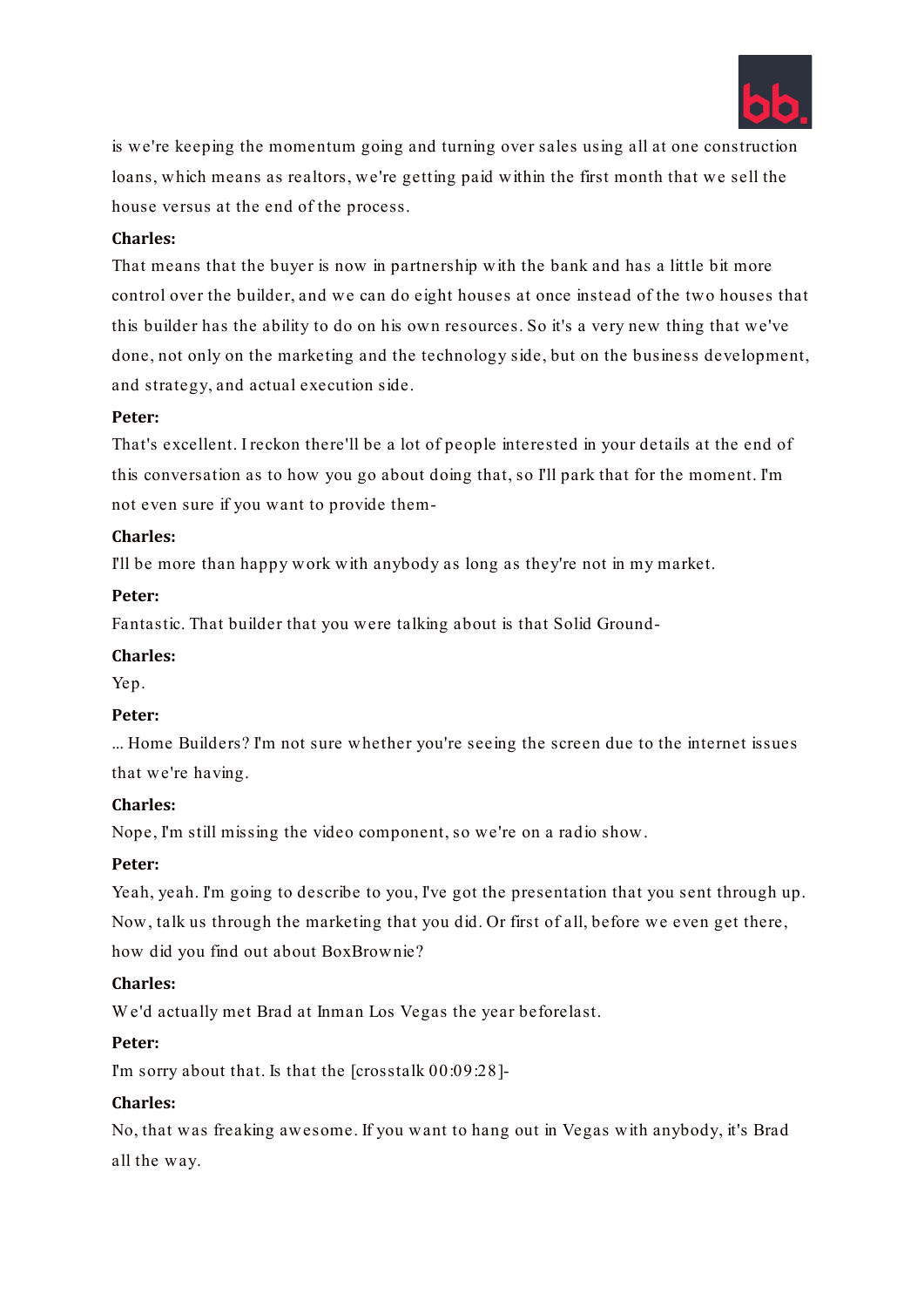

Here you go. I would agree with that. W as that around 360s or virtual tours? what were you having [crosstalk 00:09:41]

# **Charles:**

It was such a weird whirlwind of an event because it was the first time that Inman had ever been done in Vegas, and so it just didn't meet any of the standard Inman flow.

#### **Peter:**

It felt weird, didn't? It did [crosstalk 00:09:53]-

#### **Charles:**

Brad was very interested in what we were doing is because my brother's the only guy who bothered to take a 360 camera and he shot the entire-

#### **Peter:**

[crosstalk 00:10:02]-

#### **Charles:**

... field area of Inman [crosstalk 00:10:03] all the boots where my brother's walking around the whole time shooting VR tours of it, and he's got his iPad in one hand that he's running the tour with, and then he's got an iPad in the other hand that he's showing people what a tour looks like. And it was a concept that I couldn't get Matterport to understand. Nobody had ever seen the technology before and Matterport's been at Inman for like a decade. They had a big booth in the back, and so-

#### **Peter:**

They did, they did.

# **Charles:**

... my brother introduced himself to every single booth at Inman, exchanged information with a CEO or at least a top level salesperson who he sent that tour to at the end of Inman and they posted it on social media and really boosted his profile in the VR tour space around the country because he's on all the different forums. And that's how we bumped into Brad, "Hey, what are you guys doing?"

#### **Peter:**

I met Jeff at the same time. I don't remember meeting you though. Some weird-

#### **Charles:**

I was bogged down in a lot of meetings because I was actually there for Matterport, basically doing some training with brokers on how to start thinking about integrating VR into your process and how it could be just a way to completely change the dynamic of your real estate by taking your listings digital.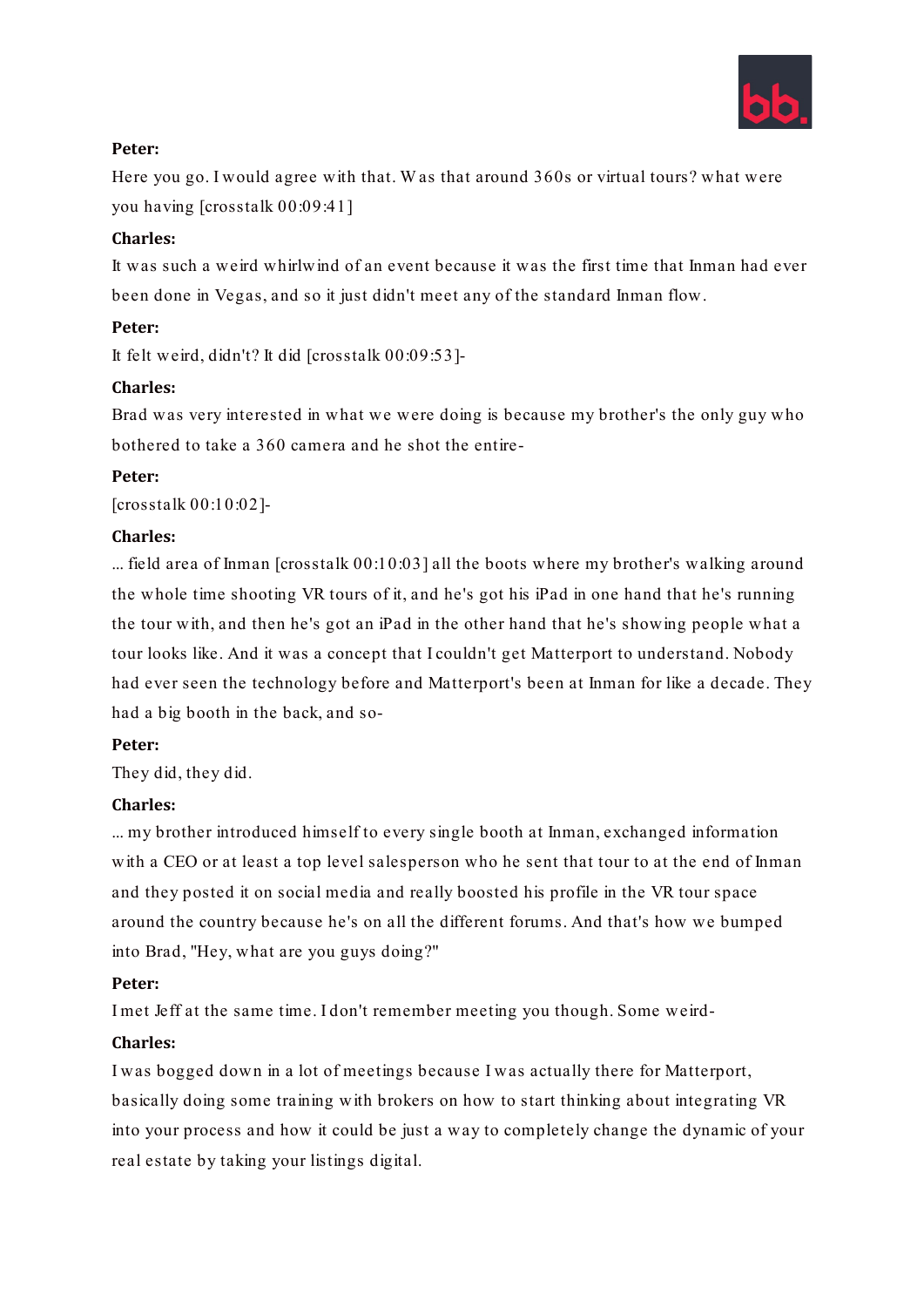

And bizarrely enough, like the products that you've actually used have nothing to do with our 360 degree platform, which by the way, we hadn't even launched at that stage then.

### **Charles:**

No, no. W e started with you doing not a photo enhancements. You were a fantastic way to take production time and turn it into higher value production time by being able to outsource all of our photo touching to you, a lot of our virtual staging we outsourced to you.

#### **Peter:**

If you're watching this for the first time, you don't know what Boxbrownie.com does, the largest portion of what we do is image editing of some kind, so that might be enhancing images, it could be putting virtual staging and removing items, that kind of thing. But we're actually not here talk about that today, we're more of the building and construction. W alk us through how you actually go about marketing the product that you were talking about with the builder that you're working with.

#### **Peter:**

Just so everyone's aware, the builder was Solid ground Home Builders. They've come to you with a product I'm assuming that is either finished or in stages of finishing. W hat do you do?

# **Charles:**

W e'd actually met them because my partner, Jim controlled all of the lots that were for sale. So these guys were wanting to break into the neighborhood that we had all of the lots in. So they came to us because they wanted to purchase a lot or two, and my partner being really good at his job said, "You can buy a lot, but we're going to be able to get the list back on the house when it's finished." And they agreed to that. But they really didn't have anything to show. This was completely new product type for them that they had just drawn up with the architects. W e really didn't have any samples to walk them through.

# **Charles:**

We had just sold an \$800,000-house in another one of our subdivisions that we'd been playing around with Brad on this new 360 product that you guys were doing. W e'd already shot Matterport on it. W e were in the middle of COVID, so we were shut down completely to where we couldn't do open houses, we couldn't show houses. So the only way that we could do things was digitally and virtually. So the very first thing that we did with you in this 360 space was your team staged the great room, kitchen-dining area of this \$800,000 house that the builder was losing sleep over thinking that he was going to bankrupt himself on because the end was nigh because of COVID.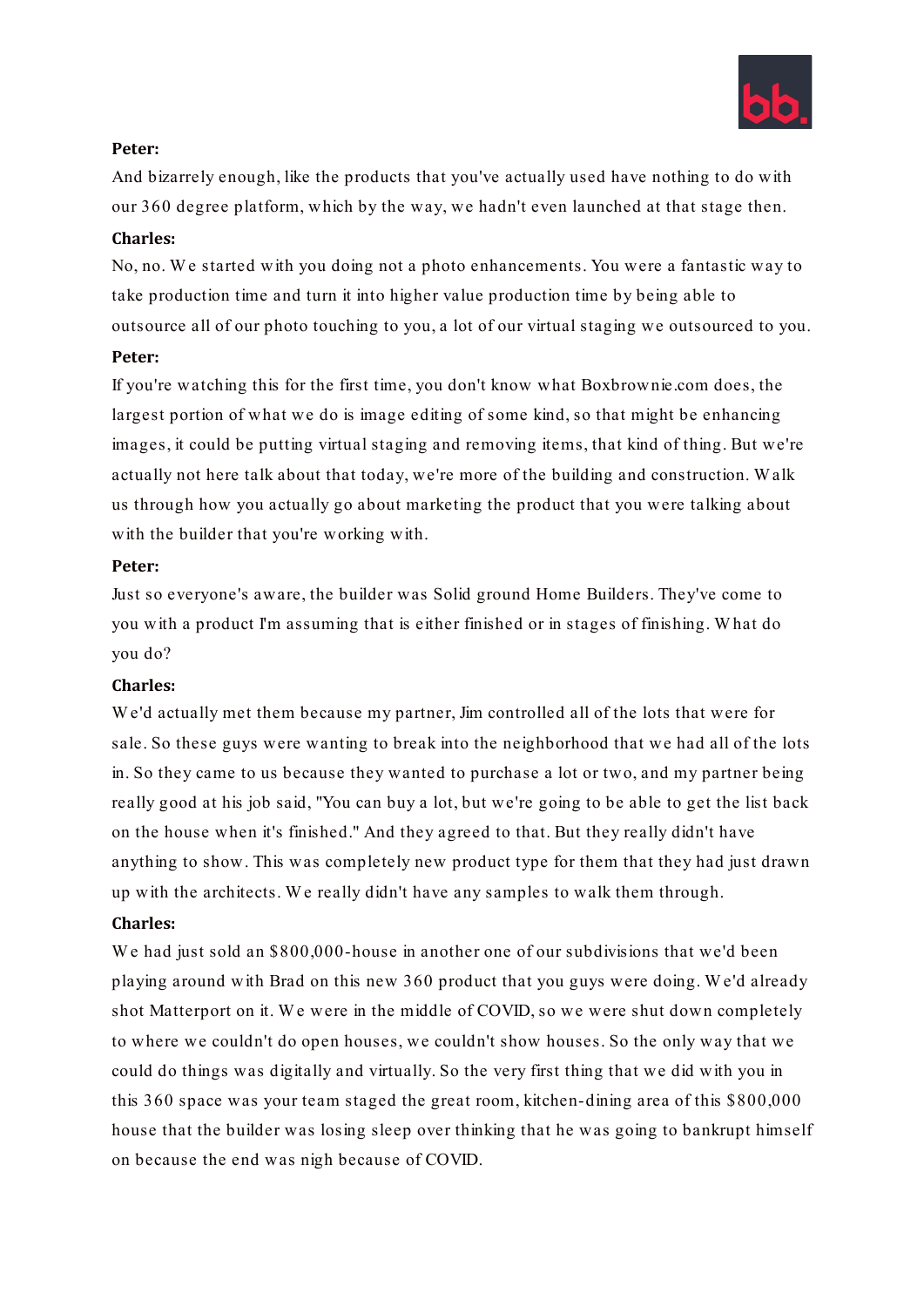

# **Charles:**

And we actually, by the time we put that house on the market and listed it, we sold it within two weeks-

# **Peter:**

W<sub>ow</sub>

# **Charles:**

... to which the builder, developer, or everybody thought that that was just the craziest thing that they'd ever seen because we had a house that was 99% done when we shot the Matterport tour. And because we were going to stage it, being able to virtually stage it was enough to tip it over to the end and get somebody to go on a contract.

#### **Peter:**

Great. W hat kind of staging? Is it just 2D staging, or was that-

# **Charles:**

No, that was actually 360 staging.

#### **Peter:**

360 staging, right.

#### **Charles:**

You guys didn't have your three platform out yet, so what we did is we took that 360 image and embedded it as a Mattertag within the Matterport tour. So when you came in, you walked in, you got to the great room, there was a Mattertag and you'd click on it. And then suddenly you could go full screen and see what that room looked like fully staged, and color-corrected, and cleaned up and beautiful because we still hadn't done any cleanings on the house, so it was still dusty and messy at the time that we'd done the Matterport.

# **Charles:**

But we had to go to market because the builder was getting really nervous that he was going to lose his shots on this deal, and so we couldn't wait for him to finish it up, and get it staged, and get it cleaned up. W as like, "Guys, let's get it into the MLS, let's find a buyer." And I think that that combination of the Matterport tour plus that 360 virtual staging that you did within that Matterport tour as a Mattertag, that was the tipping point for that deal.

# **Peter:**

So that one was pretty much nearing completion at that stage or was completed-

# **Charles:**

W e were at the 99 yard line. W e'd been shut down, we couldn't even get labor done at that time. Because he lived two doors down, he was in there every day working on the house to get it done. So it was very weird situation that necessitated us doing that.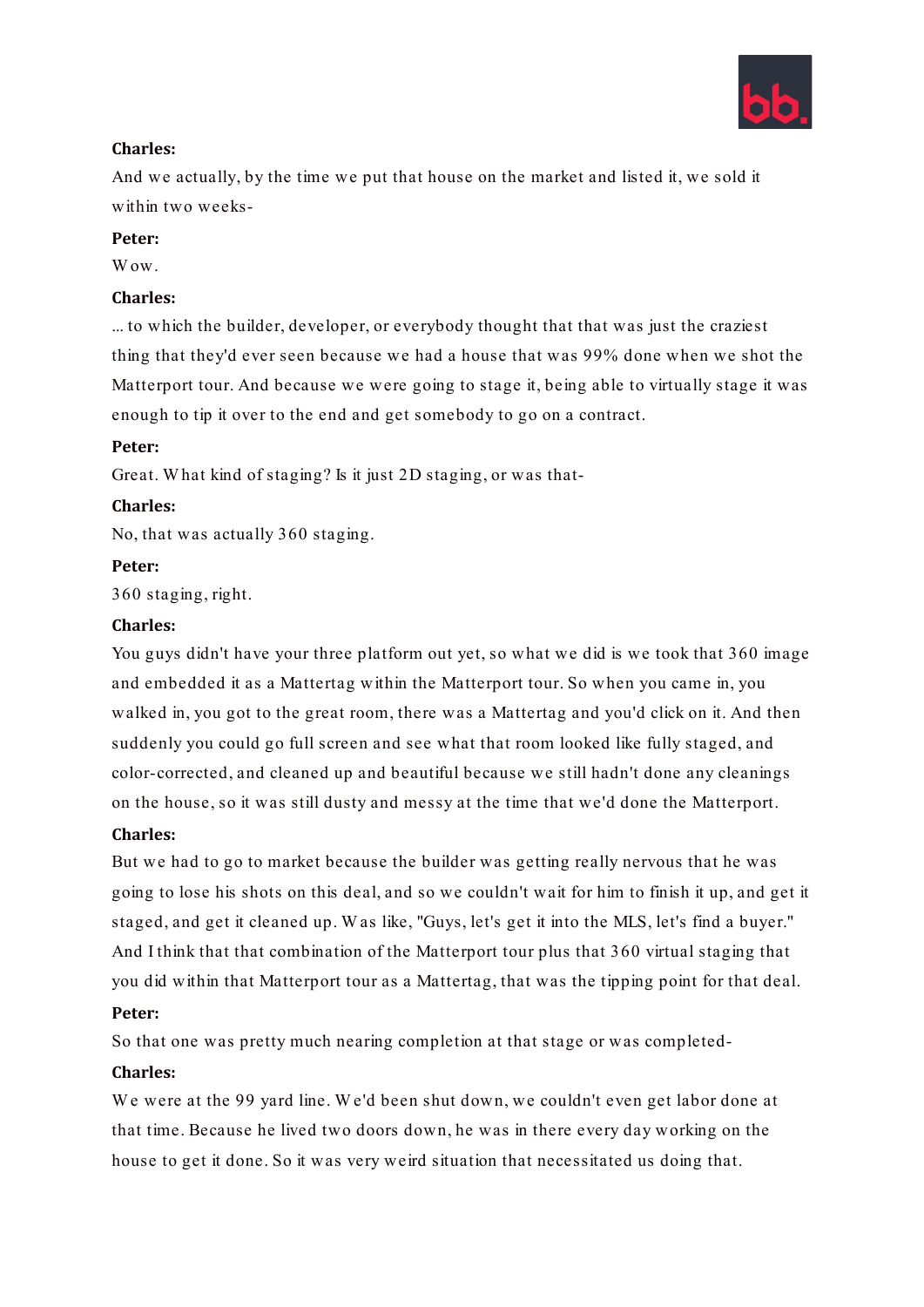

So incoming home builder on the other lots in the subdivision, they now have nothing to sell. They haven't even turned soil, I'm going to assume.

# **Charles:**

Yep. Bare a lot.

# **Peter:**

W hat do you do? Have they got blueprints, elevations, floor plans? [crosstalk 00:15:19]-

# **Charles:**

They have their architectural and in the slides that I'd sent you, you could see what our competition was doing. Some of them were just taking the front shot of that blueprint. I wish I could have sent you the one from Realtor.com as well, because that one's got lots of blue ballpoint panel over it describing how it's not going to be the same house.

# **Peter:**

I'm actually going through those at the moment. I can see some of the ones that [crosstalk] 00:15:39]-

# **Charles:**

They are at the very tail end of the slide deck. I just added those this morning because there was some other relevant data in there that I was really after. But you see the difference as to how new construction goes to market.

# **Peter:**

Yes.

# **Charles:**

[crosstalk 00:15:49] there's the front page or the front elevation of the house in a black and white 2D drawing, or here's some pictures of it in various stages of construction or deconstruction as you look at it.

# **Peter:**

Yeah. I've got one at 4754 W Lowell of Spokane, which has a 2D black and white. That's pretty much just it. It doesn't appear that they've got anything else as far as their marketing is concerned.

# **Charles:**

No, you can see the limit on that. That's all you get.

# **Peter:**

Is that typical? Is that typical of-

# **Charles:**

If they're not the big national production builders, that is par for course.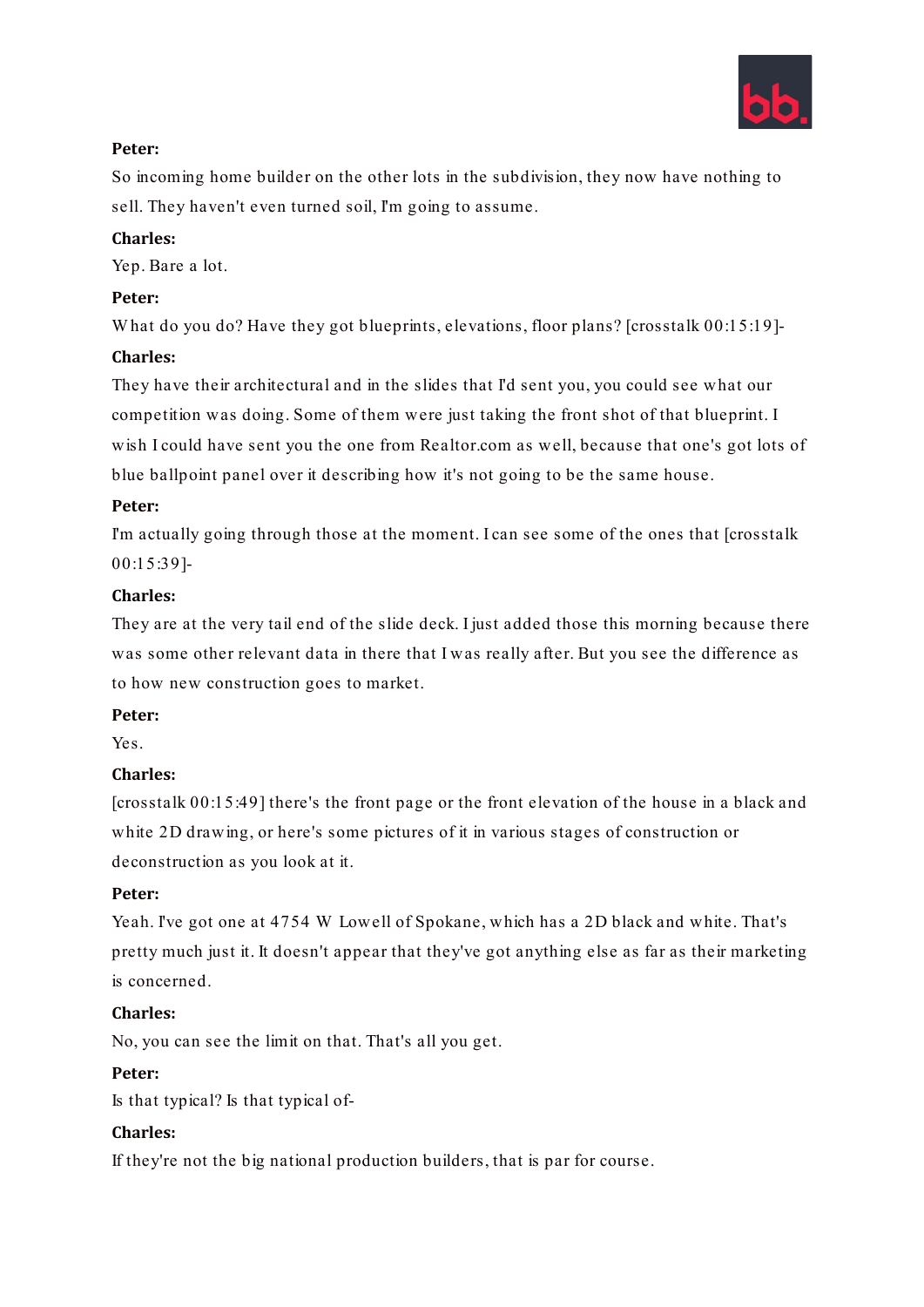

Okay. Right.

# **Charles:**

Even if you take it to the next one, that would be the other predominant style.

# **Peter:**

Yeah, I'm getting them out, which is other than the 2D black and white, it's semi completed, 4730 W Lowell.

# **Charles:**

Yeah. That looks like the perfect place that you'd like to park your half a million dollars. That's super inviting with all the waist high weeds there and-

# **Peter:**

Yeah, that's that's right. Between those two, that's representative of where you think the market's at as far as, how do we market the intangible, a house that doesn't exist?

# **Charles:**

Yeah. If we stop at those two for a moment, we had the construction set and we had just had this wonderful meeting with your team with both Chris and Brad, and you guys had the capability. Matter of fact, my brother had sent me a demo tour that you guys have built, and when I was looking at it, I was picking it apart for the virtual staging. And what I hadn't realized is as I was going through the entire home, that the entire home didn't exist.

# **Peter:**

Yeah, that was [crosstalk 00:17:19]-

# **Charles:**

The entire home was virtual.

# **Peter:**

Maybe I should get that up for our view is right now. I'll actually display that for them just to demonstrate exactly what you're talking about. It is a-

# **Charles:**

That was not clear to me because my brother didn't set me up for that, he just sent me that. And we'd started talking to you guys about the staging, and so because the renderings were of such high quality and just the lighting dynamics, and the ray tracing, and the level of finish that you guys put into this, I was not aware that the house wasn't real.

# **Peter:**

Yes. W e're looking at one at the moment. Chris, which one is this one? Do you know off the top of your head? This is one of Charles', is it not?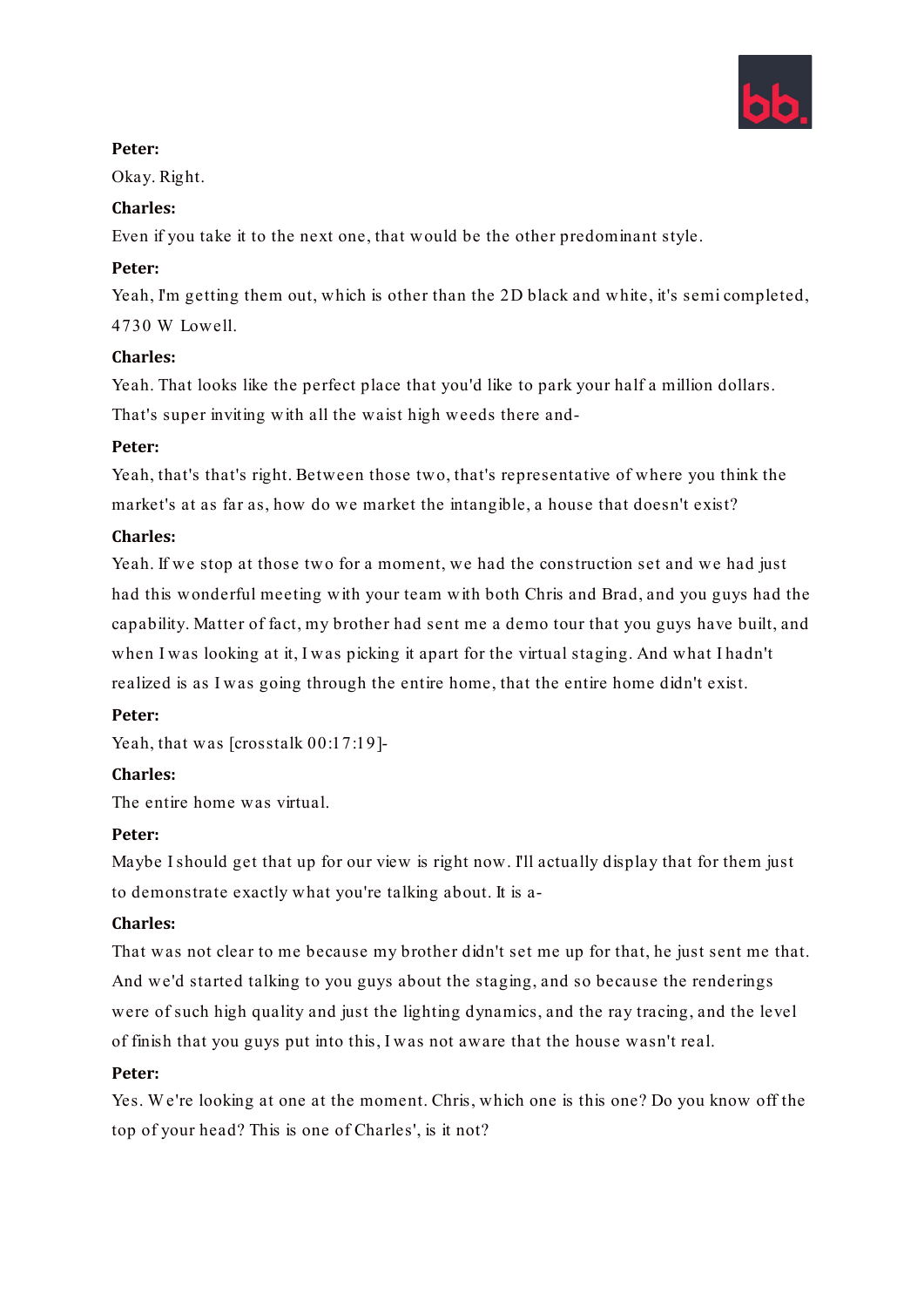

#### **Chris:**

Yeah. This is Charles' one. This is the solid home. This is actually the virtual tour that matches the front elevation that we were looking at earlier in the demonstration. So this is just a little full tour. You got the kitchen, the great room, the main bedroom, and then the ensuite. And it really just shows off those key selling points. As you can see, it looks realistic.

#### **Peter:**

Yeah. It's designed to be, I suppose, a virtual tour and whilst we're in the middle of a pandemic period at the moment. But not just limited to that, I suppose this is the easiest, fastest, safest way to actually get people to immerse themselves in the experience. That's really what the product's about. Charles, how about you? W ere you were happy with end product of what we did on this virtual tour?

#### **Charles:**

Absolutely. And going a step beyond that, the very first one that I saw from you guys was a complete house rendering with all of the connective tissue. So you rendered out the staircase to get up to the second level. All the little dead areas were done so that it felt very natural like real house. But to do that at your price per tour, that was about an \$8,000 project. And there was zero appetite on the builders end, the realtors and anywhere in the production chain for somebody to roll the dice on each rend.

#### **Charles:**

So what we did with working with Chris is, we hit the highlights, what we needed on the house, which... The way that I've always taught, because I teach a lot of classes, do a lot of coaching. And when I'm talking about photos, photo number one, its only purpose on this world is to sell photo number two. So getting that elevation right on Zillow or on Realtor.com is critical. Because if they don't click on that, everything else is for not.

# **Charles:**

So getting that front rendering was terribly important to us. Then from that, then the next five or six photos are the cliff notes. I got to tell everybody everything that they need to know about this house within the next five images or so. So, that means that I need to show off that kitchen, the great room, I need to show off the master bedroom, if it's a wild feature, the master bath, if it's special.

#### **Charles:**

Those are the four areas that we focused on, was the kitchen, the great room, the master bedroom master bath, and it was \$280 to do a still, and it was \$400 to do a 360. And my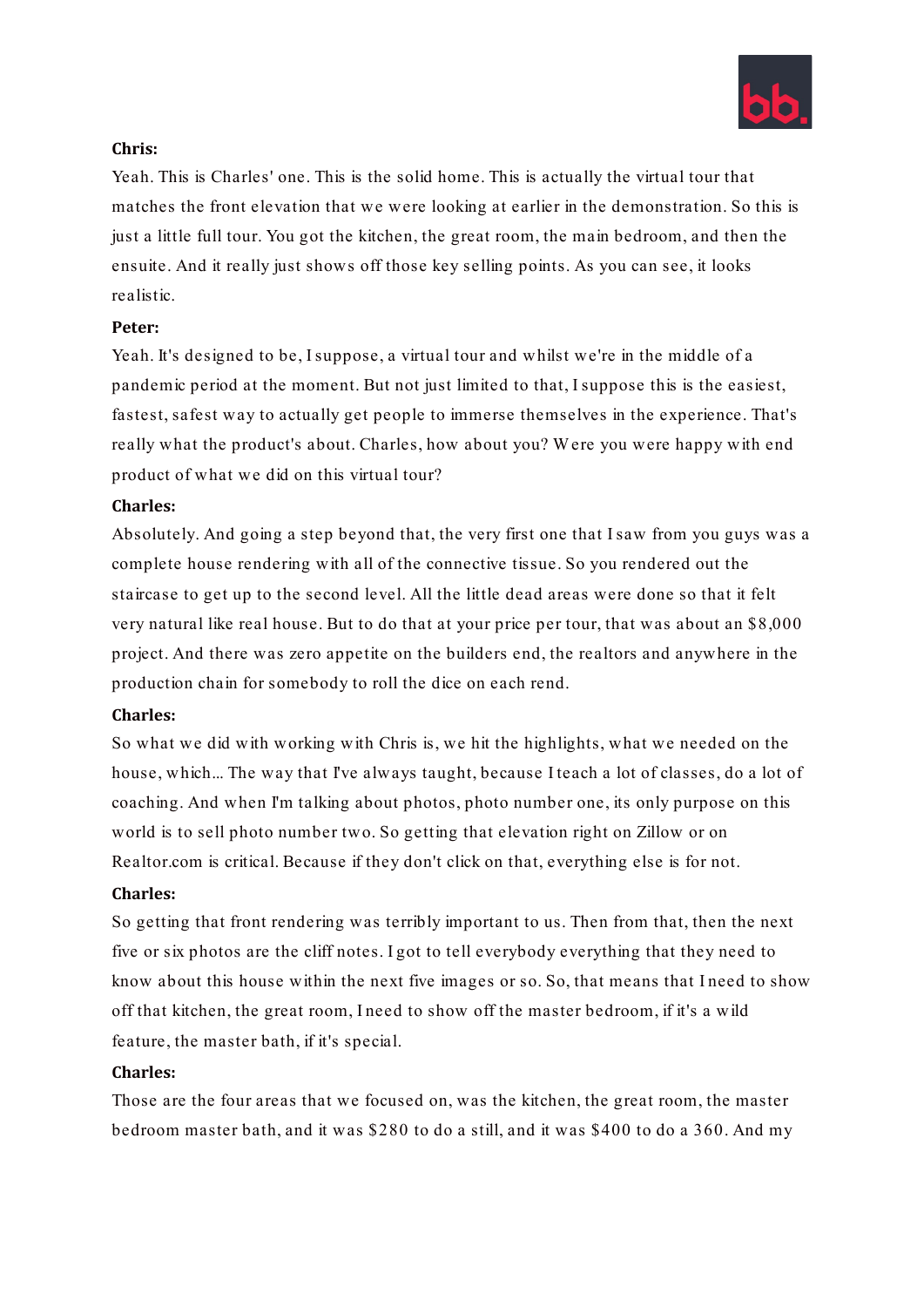

back of the envelope map said that if I did the 360 because I own a marketing company, my brother's pretty talented, he could extract all of the stills that I needed for the listing.

#### **Charles:**

So what we did is we spent \$1,600 on the four 360s and 280 on the front elevation, 280 on the back elevation, so all in. That's what? 2160?

#### **Peter:**

Yeah.

# **Charles:**

So about a quarter of doing the whole house gave us 90% of the go-to-market value.

#### **Peter:**

Yeah. You've raised some really, really excellent there. No one's going to click past the front image if it's rubbish, and telling the story within five to six. Beyond that, pretty much a man after my own heart right there that we 100% agree with that. I think that's been the message that I've been taking across America for the last couple of years. Now, we're looking at the front elevation, the back elevation. Chris, is another one or is it the same?

#### **Chris:**

This one here, the builder actually wanted to increase the size of the [inaudible 00:21:14], so the original one we're looking at was a three-car garage.

#### **Peter:**

Okay, this one.

# **Chris:**

The next one we're looking at is a four-car garage, that was the second-elevation we did. Then these houses are actually built on a sloping lot, so they actually have a really cool basement underneath that we're actually working on some fun things with Charles. So this is the rear elevation showing off what the back will look like

#### **Peter:**

Gold. The floor plans, you also got floor plans down, is that correct?

# **Charles:**

Yeah. We're doing the dollhouses on everything because once again, most people can't read a blueprint. And that dollhouse, when you do the dollhouse furnished, it really does give context to what those spaces mean.

#### **Peter:**

Yep. I agree. I agree 100%. These dollhouses that are not our standard, so we actually have 3D floor plans that sit at \$32. These ones are 52. Chris, what's the difference?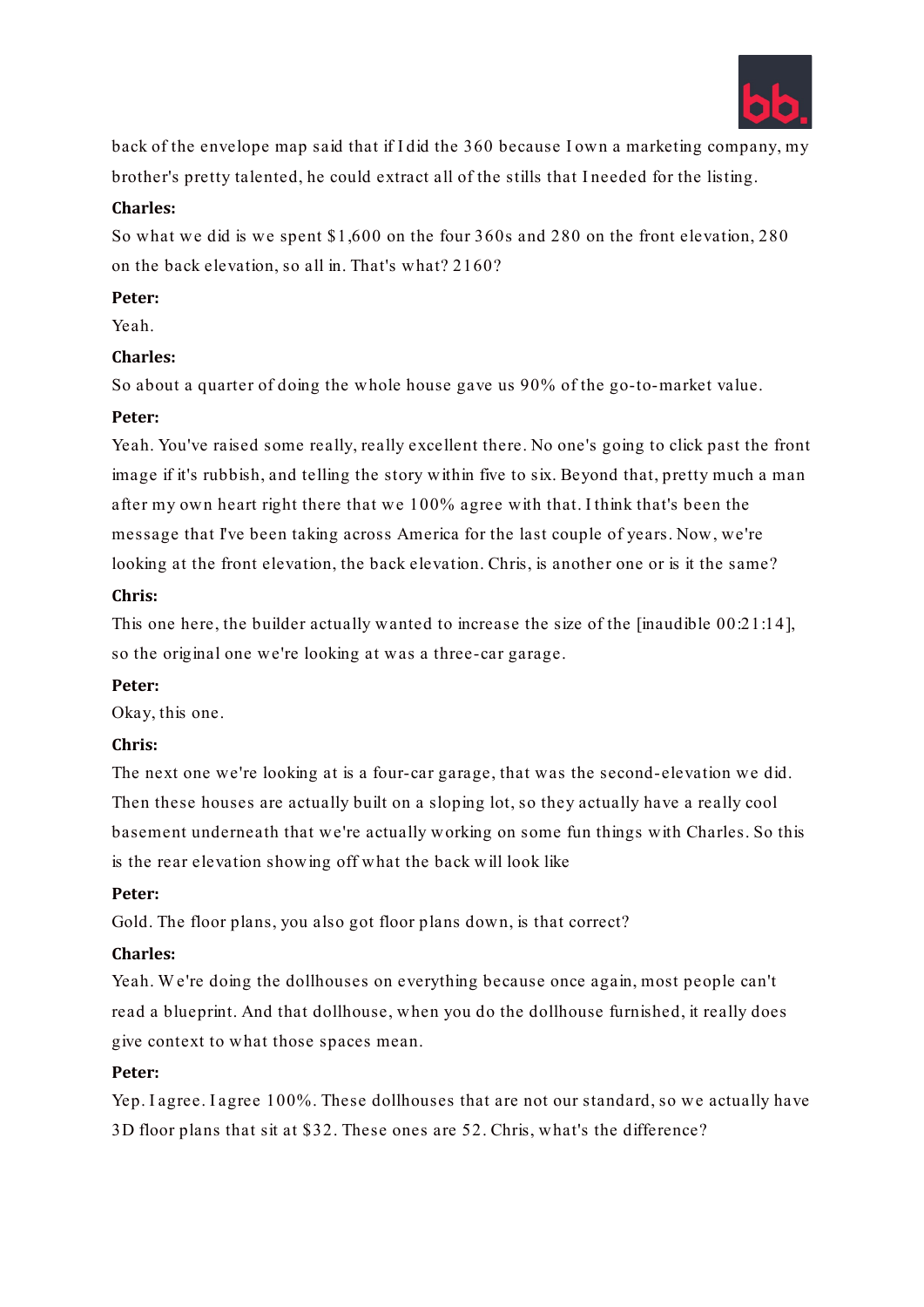

#### **Chris:**

These ones are special in regards to, if you look at this dollhouse and then you look back at the virtual tour, all of the finishes and fixtures that you're seeing in that virtual tour, much identical to these dollhouse. So our team actually takes it and you've never got a really concise, clear, this is what a property... You're looking at it at virtually 360, you're looking at in the floor plan, you can follow along where everything is.

#### **Peter:**

Fantastic. And where does this come in the render process, Chris? Is it a case of the chicken and the egg? Does this come before or after? Or is it just done synonymously as the render goes along?

#### **Chris:**

It's done the same time as your 360s are done. So as we are operating your 360 renders, you actually will see like a clay stage version of the dollhouse, which is also a great way of reviewing and checking that structurally you think the building's looking the way it should look. Then as it progresses through the different revision stages, your floor plan progression is the same as the renders.

#### **Peter:**

Charles, just coming back to you for a moment. I'm going to jump back to your slide. You've included a clay as part of the slideshow. Can you tell me why you've done that? There's a clay sitting there in the presentation book that you put forward.

#### **Charles:**

W hat you're looking at is a work in progress and we're doing real deals right now. So we can wait until we have professional, we can go to market with what we have. So we had two sales meetings this week, and so what I'm starting to do, and I'm going to start doing a weekly newsletter starting next week is as we're getting our work back from BoxBrownie, which depending on... You guys can turn this around in a week to two weeks because the builder on my case is so particular.

#### **Charles:**

It's taking us three to four weeks sometimes to turn this around just because I'm waiting on him to either give us what we need to get it started or I'm waiting on him to review your product at each stage. Rather than losing that critical marketing time, I've got a section that I'm calling on the boards, which is here's the clay model. This is now giving you the silhouette of what this house is going to look like. And that's instantly much more absorbable by a client than just flat stick drawing. [crosstalk 00:24:10]-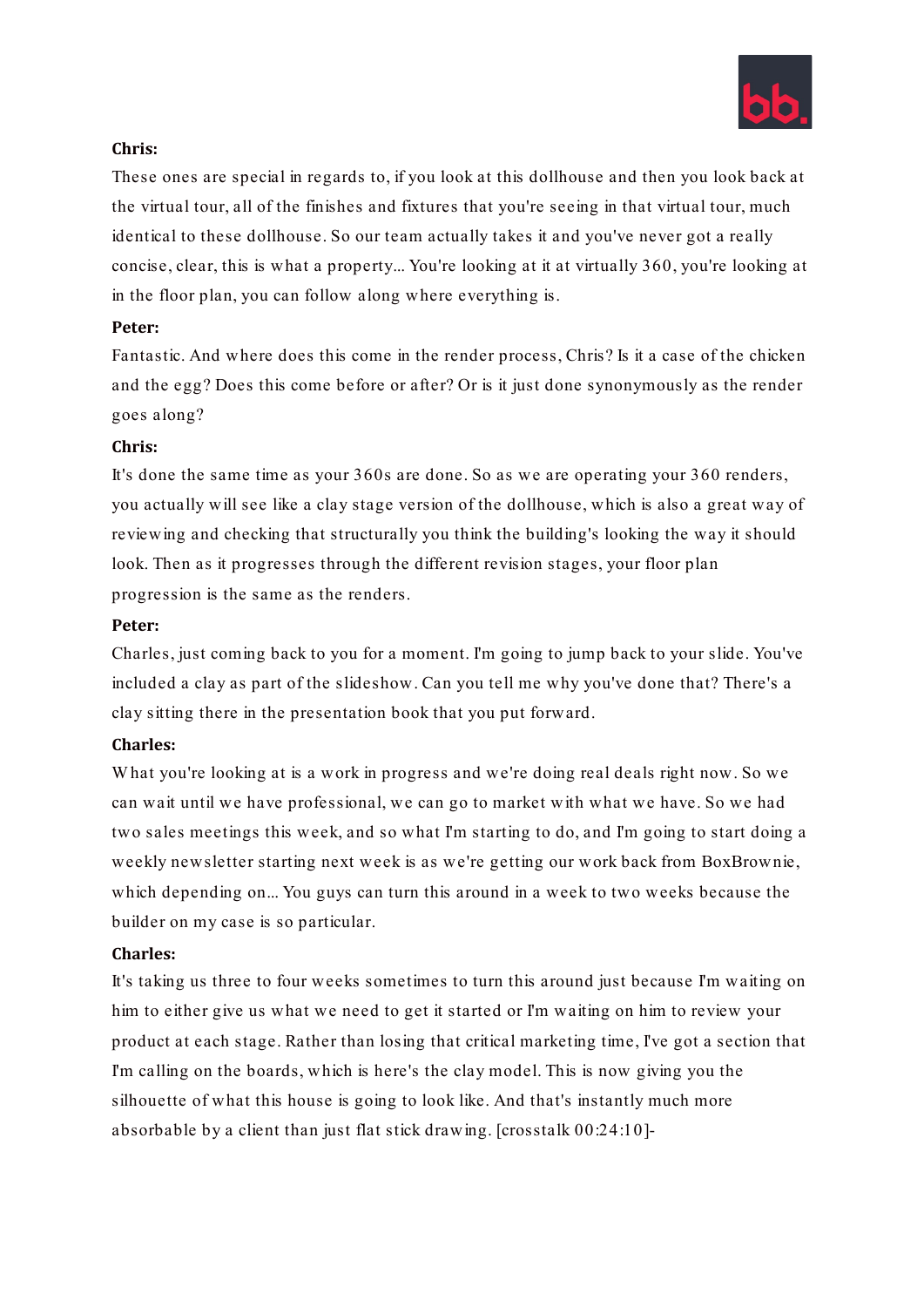

Yeah, I'd actually never thought of this before, Charles, actually using the clay as a temporary holder. But I suppose when I look at the two existing incumbents that you showed me on Zillow, the black and white 2D and certainly the half completed, this is almost a better option midway than anything else, right?

# **Charles:**

It certainly would be. And what we're doing is we're not going to full market, so we're not taking the clay to the MLS, but I'm doing that for internal. So anybody who's made an inquiry starts to get this weekly newsletter where we're showing recent sales, we're showing new plans as they come out, we're showing lots as they get reserved, so that we're creating that sense of urgency. Now I'll show them the clay model when it comes out, then we get our first colored draft that goes out. So what they're seeing is they're seeing progress.

#### **Peter:**

Yeah. Very good. Has that proven to be effective? Did that drive engagement back to you-

#### **Charles:**

It is because what I tell people is that, when I get to the final production drawing, is when I go to market and we go to Zillow. Now, the house that you've been looking at, the finished house on Lowell, we sold in 72 hours. Soon as it went to Zillow, it was in contract within 72 hours. So now using that as the benchmark, I'm telling people that you've got all the time in the world until this drawing comes back. As soon as it's completed, we go to Zillow and we're sold in 72 hours.

# **Peter:**

That's unbelievable. You're kind of using the finished product is saying, "Look, that d-day if you haven't made a decision by then." That's unbelievable. W hile we're on it, I'm going to move forward through the slide deck. You've also got-

#### **Chris:**

That's not our work by the way, that one. Just [crosstalk 00:25:53]-

#### **Peter:**

No, no, no.

#### **Charles:**

... you guys are working on next week. W e don't work in a bubble, and so the builder actually had a guy that could do renderings, that have done some renderings for him in the past. That rendering cost us \$250. But that guy is local, we could go down the street, we can stick a fork in him and get him to crank that out in 24 hours. And we use that to sell the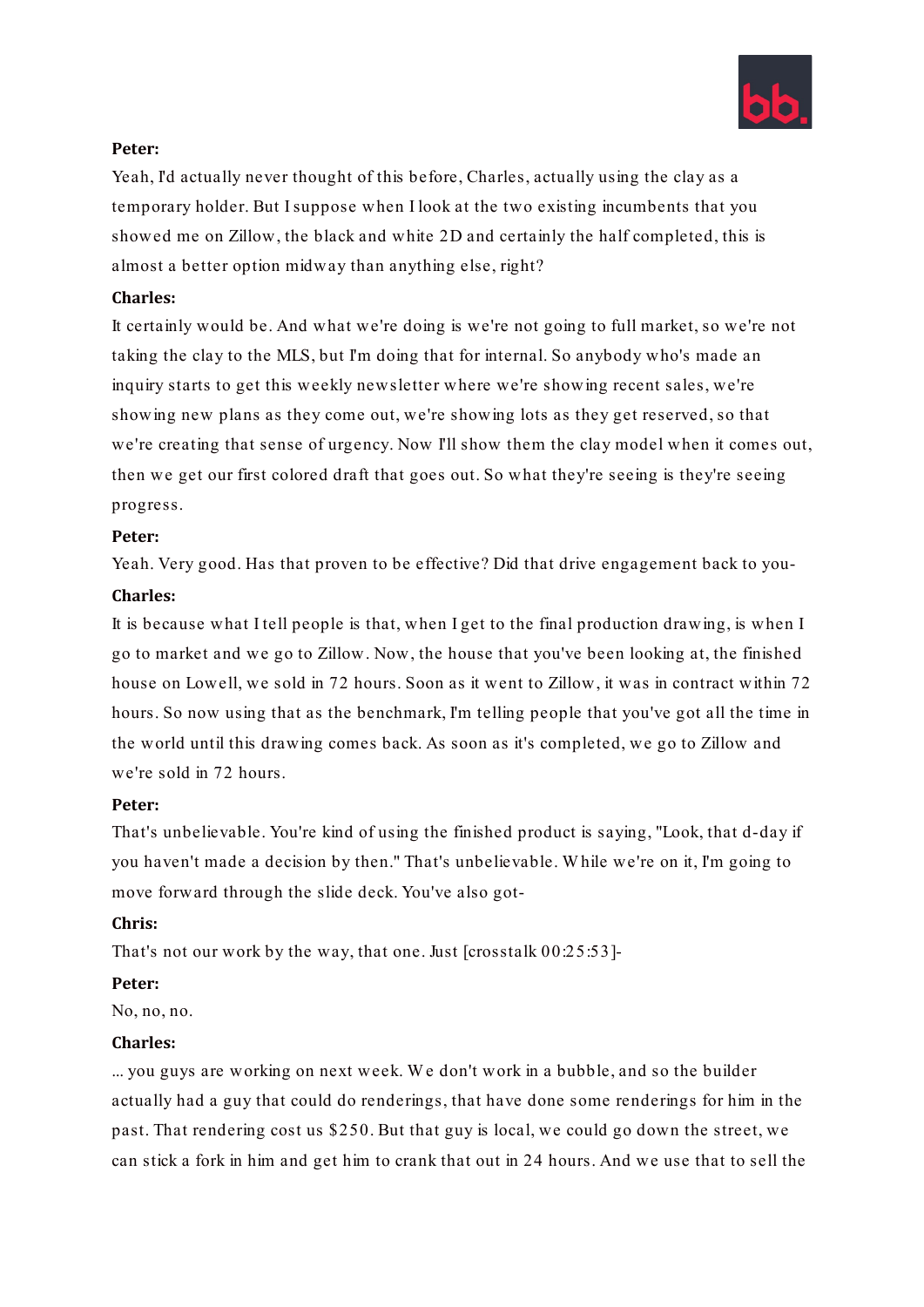

second home we ever sold because they really didn't want that modern farmhouse, they wanted a very modern house.

#### **Charles:**

So same exact floor plan as the modern farmhouse, just a very different look, very different elevation so we can put them next door to one another. W hile there was value in being able to do that within the 24 hours, our first meeting to get that second sale, the part about that was is the builder is like, "This is a good enough, we've already spent \$250 on it. Let's use it." And I'm like, "No, it's not the same quality is what we're trying to do with everything else."

#### **Charles:**

So we're actually killing that rendering and we'll be replacing it with one that you guys have done for the 280 that will probably start next week.

#### **Peter:**

Obviously, I am with BoxBrownie, but even myself marketing, my background is marketing houses that don't exist, and I would agree 100% with that just from keeping your branding consistent. Once you've started doing that, other builders are looking at it going, "How is Charles Nitschke coming up with a time and time again, that quality, that state of render?" I think it just makes you look top of the pops, as far as marketing's concerned.

#### **Peter:**

Moving through, I'd like you just finally to discuss with us these three Zillow slides that you sent through to us. Now I'm showing them.

#### **Charles:**

W e'll circle to those, that's important, because if we start on that very first one, of the black and white drawing.

#### **Peter:**

Yes. Yep, I'm in now.

#### **Charles:**

If you look at the little chunk right there under the overview.

#### **Peter:**

Yes.

#### **Charles:**

Prime on Zillow, 73 days, 312 views, four saves. And this is how I measure whether or not we've hit the mark when we go to market, is how many people are eyeballing it. People are seeing it, so we've got it in the right place geographically, we're in the right price, people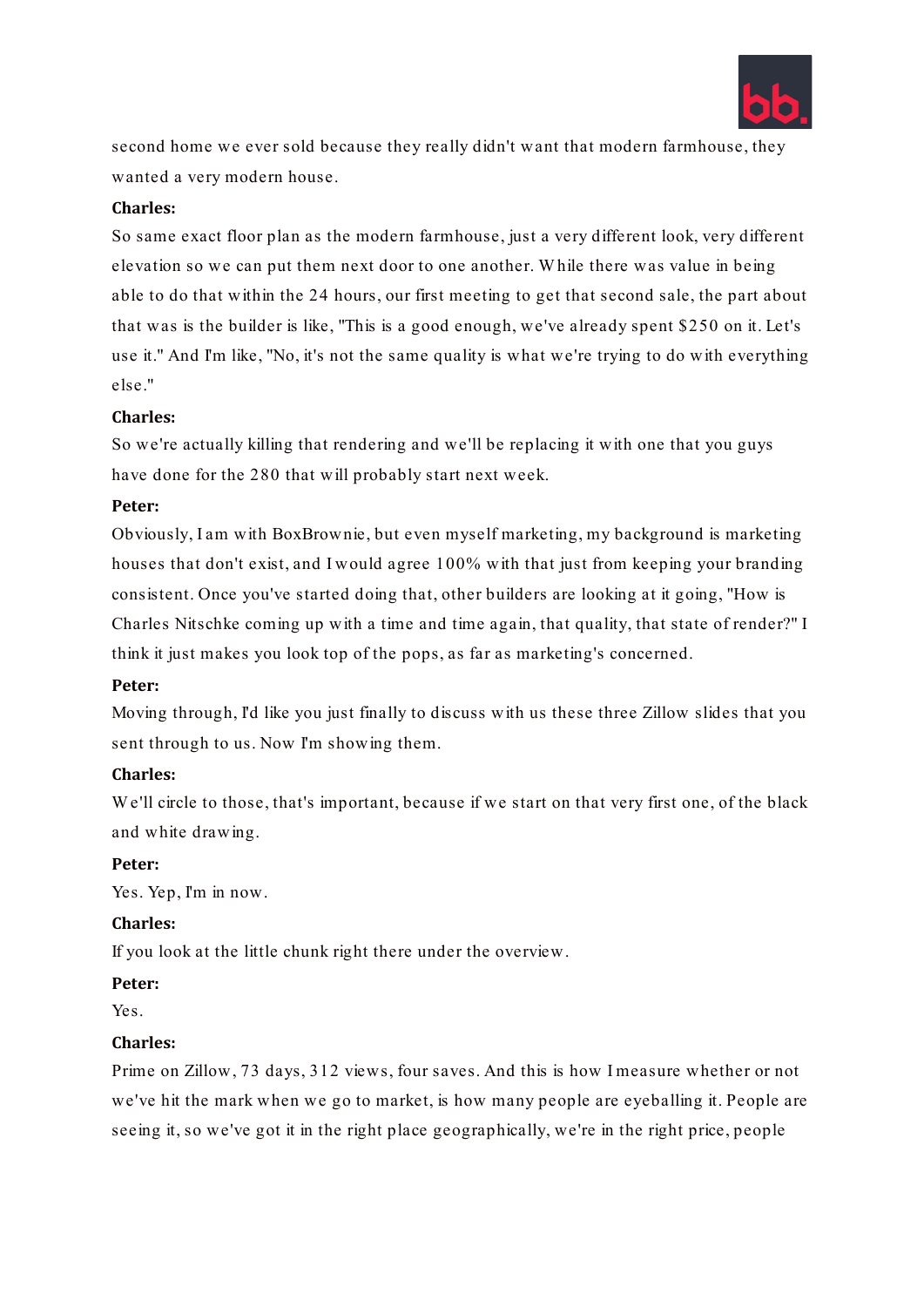

are looking at it. If nobody's looking at it, is it a technical issue? Is it a product issue? Is it a price issue?

# **Charles:**

The second stat for me is saves. Save means that somebody has decided to register with Zillow to save that home, to come back and look at it again.

#### **Peter:**

In 73 days on the market, four people have decided that looking at this property, they would like to register their details for more info.

#### **Charles:**

And look at the price on that, that's 480,000.

#### **Peter:**

Yup. Got it.

#### **Charles:**

Now, if we go to the next slide.

#### **Peter:**

Yeah, this is the half completed house.

#### **Charles:**

Now, 14 days on market, double the views. And if we follow the same logic, definitely

doing better on saves.

#### **Peter:**

Yeah. Double, you've got eight people registering.

# **Charles:**

And that price point is at 550.

#### **Peter:**

Right. A little bit more expensive.

# **Charles:**

If we go to the next slide, your product.

#### **Peter:**

27 days on Zillow, 5,172 views and 265 saves. That's exponentially just blowing it out of the water. And you're attributing that directly to marketing.

# **Charles:**

Absolutely. It's a product that people engage with, so I'm going to give part of the credit to the builder and his wife, she's the interior designer. He's the guy who designed the house. They hit the... W hat is that? Skip and Joanna Gaines modern farmhouse on the head.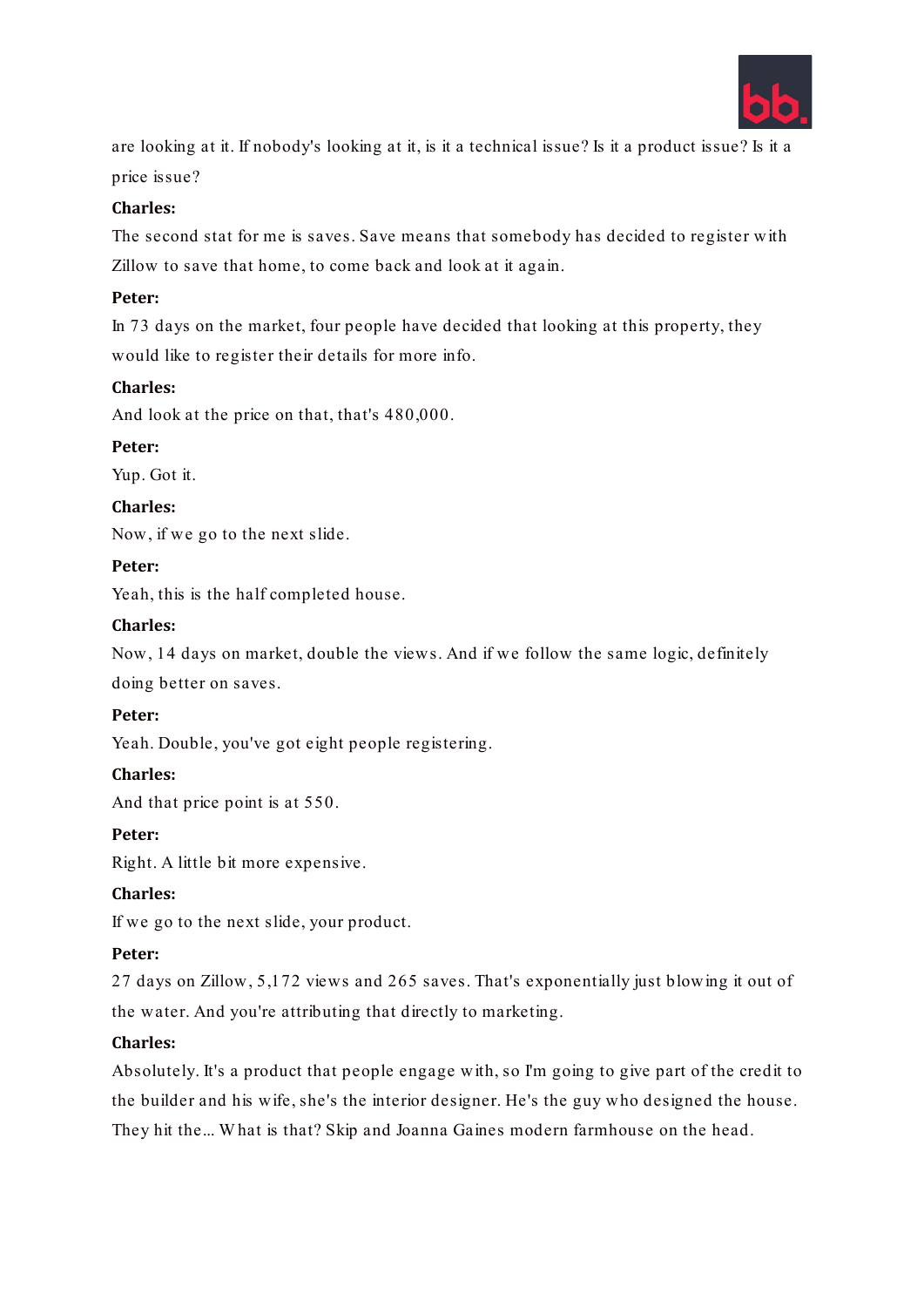

It's a sexy looking product.

#### **Charles:**

You guys brought it to life in a way that we couldn't have done until we were done building the house. So within the first 48 hours that we were on the market, we were getting a save or two an hour.

#### **Peter:**

That's unbelievable. Charles, my belief is that purchases are inherently visual by nature.

#### **Charles:**

Absolutely.

#### **Peter:**

And the more we can show them the more we can immerse them in a product, I think the more that empowers them to make a decision. They feel like they're better educated about the actual product that we're marketing towards. W ould you agree with that? Do you have any comments around that?

#### **Charles:**

Absolutely, and I'm going to take that a step further. There's a behavior that we've seen this time around that we've never seen before. Spokane is right across the State lines. Spokane is in W ashington, and then there's a little in-between town called Post Falls and then Coeur d'Alene Idaho where I live. So the Coeur d'Alene, Post Falls, that's part of the Kootenai County market, and then Spokane is the Spokane County market.

# **Charles:**

And they're two of the hottest markets in the United States according to a report that was put out by Realtor.com a few months back with double digit year over year appreciation. Kootenai County is getting so expensive so quickly that for the first time ever, I have seen buyers go from Kootenai County to go look in Spokane County, cross that State line because they can't get the value for the money in Kootenai County.

# **Charles:**

And so the people who bought this house actually drove over from Kootenai County after they saw it online and fell in love with it, wrote it up within the first 72 hours. And the buyer that I believe is going to be our fifth buyer that I'm working with just jumped in their car one evening, drove the hour and a half from where they lived in Coeur d'Alene to come all the way over on the chance that they could take a look at this house.

#### **Peter:**

W ow. You're saying the fifth buyer, there's not just on of these that you've moved.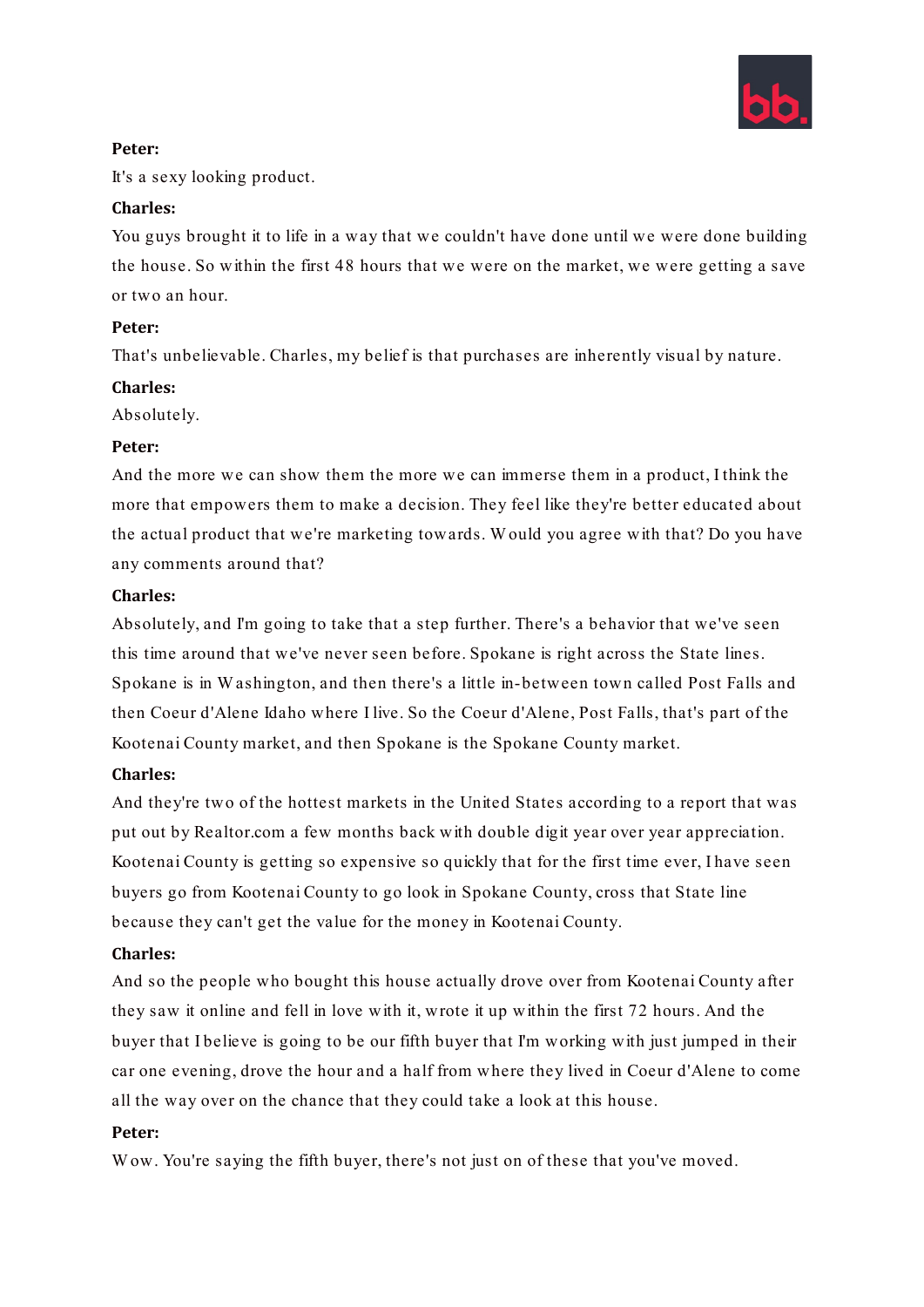

#### **Charles:**

Yep. It's a new trend, I've never seen that before. The one market has out-priced and so people are starting to go the other way. For the longest time, people would go from W ashington to Idaho because it was cheaper to build a house in Idaho, land was cheaper in Idaho. W ashington, you have to pay sales tax on labor, so there are traditionally been a 10 or a \$20,000-price incentive to be on the Idaho side of the State line versus the W ashington. And that's now inverted exponentially.

#### **Peter:**

And prior to these five buyers that you're at least dealing with, how many sales had happened in that particular area?

#### **Charles:**

W e've got the four that are written up, and of the four, two of them are local, one of them is from Idaho, and one of them is from Florida, but they've been on and off living in the market. Then buyers that we have certainly right now, why I'm saying that we'll have the fifth one done by the end of next week, is we have the other Coeur d'Alene buyer. I've got a buyer coming up from Boise, Idaho to take a look, I've got a buyer coming in from Lewiston, Idaho to take a look, so that's Southern Idaho. They're in a different time zone, they're mountain time.

#### **Charles:**

Then we've got about three or four other people that are in various stages of interest. Some of them have just inquired online, some of them have actually came by and taken a look. So we've got another five or six buyers that are in the hopper behind the four signed contracts.

# **Peter:**

Are those buyers, are they coming off the existing marketing?

**Charles:**Yeah, they're apparently off of Zillow.

# **Peter:**

Your builder, that capacity to service those other five or six buyers, then they're going to build similar houses. They're working with them in order to get the job done. Is that correct?

#### **Charles:**

Every one of these house, we call it the 2055, because it's 2055 square feet on the main, 2055 square feet in the unfinished lower with four very different elevations. So even though we're going to have multiple houses in a row that are identical, you wouldn't tell it from driving by.

#### **Peter:**

[crosstalk 00:33:26] different facade.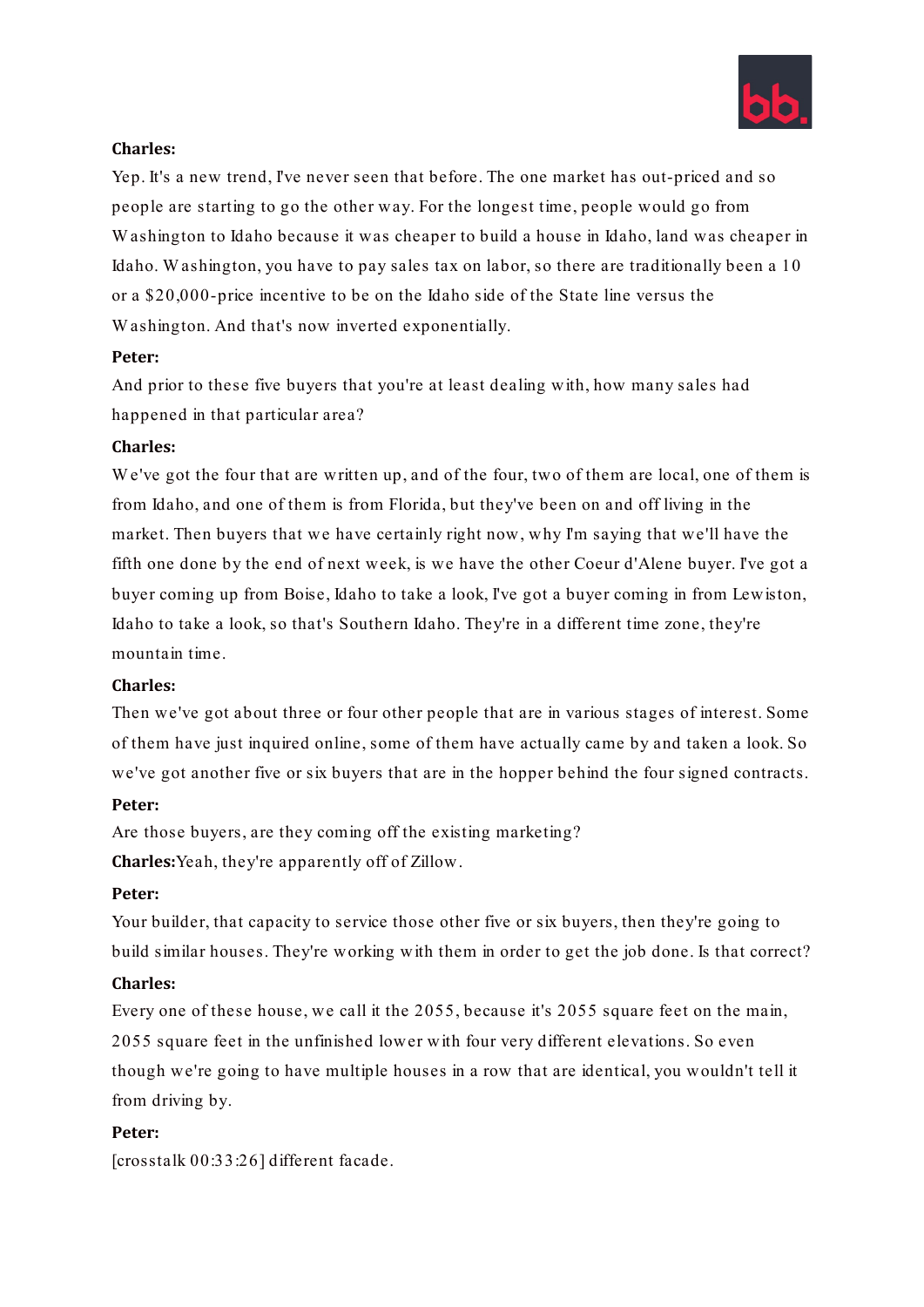

#### **Charles:**

Yeah. And what's very interesting is, is the people who bought the show home, and this home is in the fall festival of the Homes, which is the Spokane home show, which is now a digital only show because of COVID. We lost all of that traffic that we were expecting the last week of September, the first week of October. This buyer can't move into this until October 5th, which is when the show officially ends. They've decided not to finish the basement, so that's why we're going to start sending the basement, so you guys start doing some dollhouses.

#### **Charles:**

The buyer who bought next door, we didn't think they were going to finish the basement, has now decided that they want to finish the basement. Then the two buyers on the other side where we've got the two vacant lots, they're also going to do full basements that are fully finished. So we went from a base price of 599 to where now we're hitting that 650, 675.

#### **Peter:**

So the prices are going up as well?

#### **Charles:**

Yeah. What we're doing is we're selling circles around the other builders that are on the same street whose houses we just looked at both in terms of numbers and in dollars per transaction.

#### **Peter:**

That's a telling fact. Obviously, you're doing something right. You're getting all the buyers coming to you, you're selling in an area. I'm assuming there haven't been many sales in the lead up to this, what you're experiencing now.

#### **Charles:**

No, leading up to this, it took them two years to get the first five houses done. And I believe that we'll have the second five houses sold within five weeks from us starting this marketing plan.

#### **Peter:**

That is crazy. Look, I really appreciate you putting all this all together. Obviously you didn't have to do that. Our relationship is a commercial relationship where you pay us for a product and a service, and we do that. But on behalf of Chris and myself, definitely, I thank you for putting this together. It's very enlightening. Obviously, I run around teaching people these things, but I quite often don't have ironclad stats in the way that you put it together. So thank you for doing that, Charles. I really appreciate it.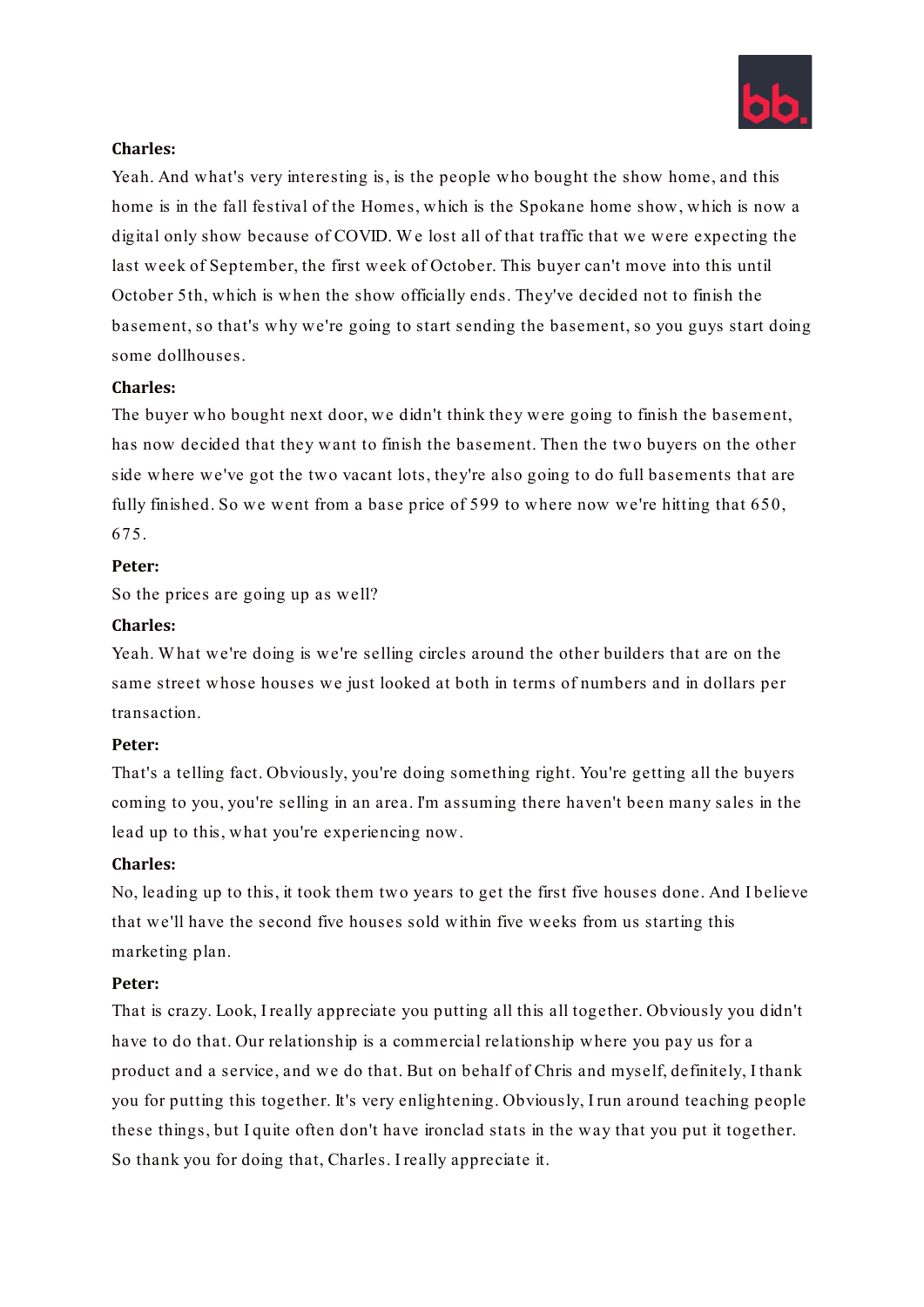

Now, before we tie this up in a bow, I'm wondering how people get in contact with you if they're interested in either hearing about your experience, what you're doing there, how you go about marketing to builders, or even if they want to buy one of these properties themselves, how do they go about doing that?

# **Charles:**

Really the best way right now is you've got my email address, so nitschkecharles@gmail.com.

# **Peter:**

Yup.

# **Charles:**

That's really the best way to get ahold of me because I spend most of my day working on the problems that are in front of me, and then the last half of the day before I go to bed, I take a look at all of the problems that are in front of me.

# **Peter:**

That's a great way of looking at it. Okay, we're going to splash that up on the screen. I'm not sure when we're going live with this, but look, I really appreciate your time. Thank you so much for being on board with us this morning. And thanks for being a client of BoxBrownie. Looking forward to hanging out with you when the crazy finishes in Las Vegas next.

# **Charles:**

That'll be awesome. We love the relationship, we love working with you guys. My brother, you guys have saved him so much time just in the photo editing to where literally he doesn't touch it anymore. He's been able to increase his price per photo shoot in order to cover the cost of sending you guys the work, so that's been phenomenal.

# **Peter:**

I think in turn to that, Charles, it might be fitting twin or match, if you want to call it that to get Jeff on the show to discuss the image editing next.

# **Charles:**

He literally just walked into my office. He just got back from a photo shoot.

# **Jeff:**

I just walked in.

**Peter:**Hi, Jeff.

# **Jeff:**

Then once the show Home is done, I'm going to shoot it again, Matterport and Zillow, and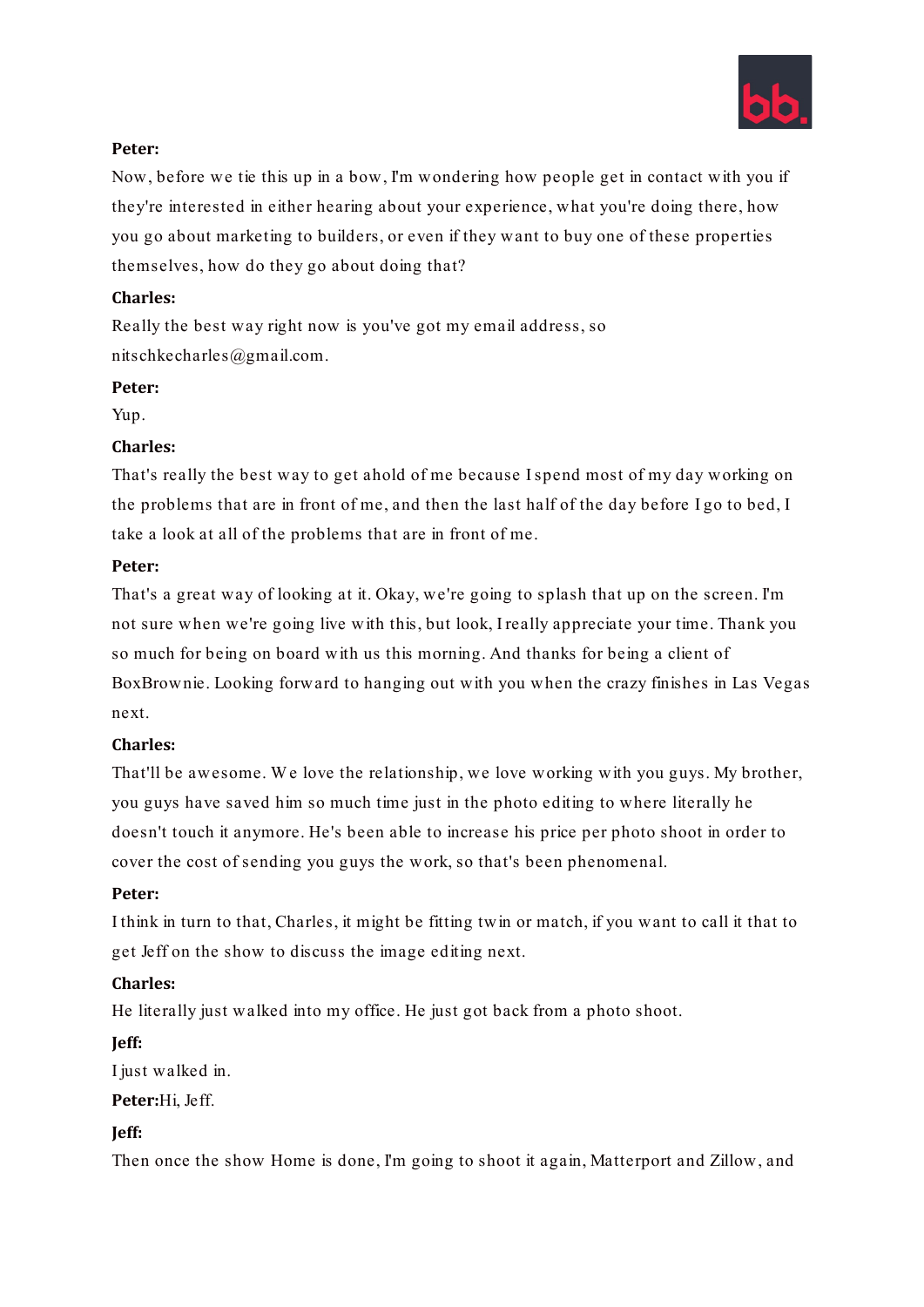

I'm more than happy to share that with you guys, to where you guys could have from concept to an actual finished product.

# **Peter:**

# Really?

**Charles:**Yeah, you guys will be able to get this from the floor plan. He shoots Zillow on it and every major milestone and that's how the consumer can see that it's a real house that's under construction and at what stage it's at.

#### **Jeff:**

And that's not too dissimilar from your BoxBrownie to work.

# **Peter:**

Yeah. But whichever one you decide to use, we're agnostic with regards to that, but-

#### **Chris:**

You'll see it all. You'll see what we did with you as the virtual tour to get it sold. You'll see the finished tour of it as Matterport, which is what we use to basically to showcase it for future sales.

#### **Jeff:**

And what I'll probably do is I'll probably talk to Brad and have him cue me up a free BoxBrownie tour, so that way we can build the final product in BoxBrownie, so that way it's BoxBrownie start to finish.

# **Peter:**

I'm pretty sure he'll look after you on that one, Jeff. I got no dramas there.

# **Peter:**

Just to be clear, you're using the virtual tour as progress reports? Is that right?

# **Charles:**

Yes. W e're using the Zillow platform every major milestone. W hen they framed it, we shot a tour, when they drywalled it, we shot a tour, when the cabinets went in, we shot a tour. They just put up all of the shiplap on the ceiling, the shiplap on the wall, so we shot a tour. So every time there's a milestone, we shoot a tour. And because the Zillow 3D tour is front and center on Zillow, which is the number one traffic driver, that shows people where this house is versus...

# **Charles:**

Builders have had a bad rep, hey, since this house is available, I go drive by it and it's just a bunch of tumbleweeds in a pile of dirt. This is showing them where we are today, this is showing them where this house will be when it's done. And I think that's changed the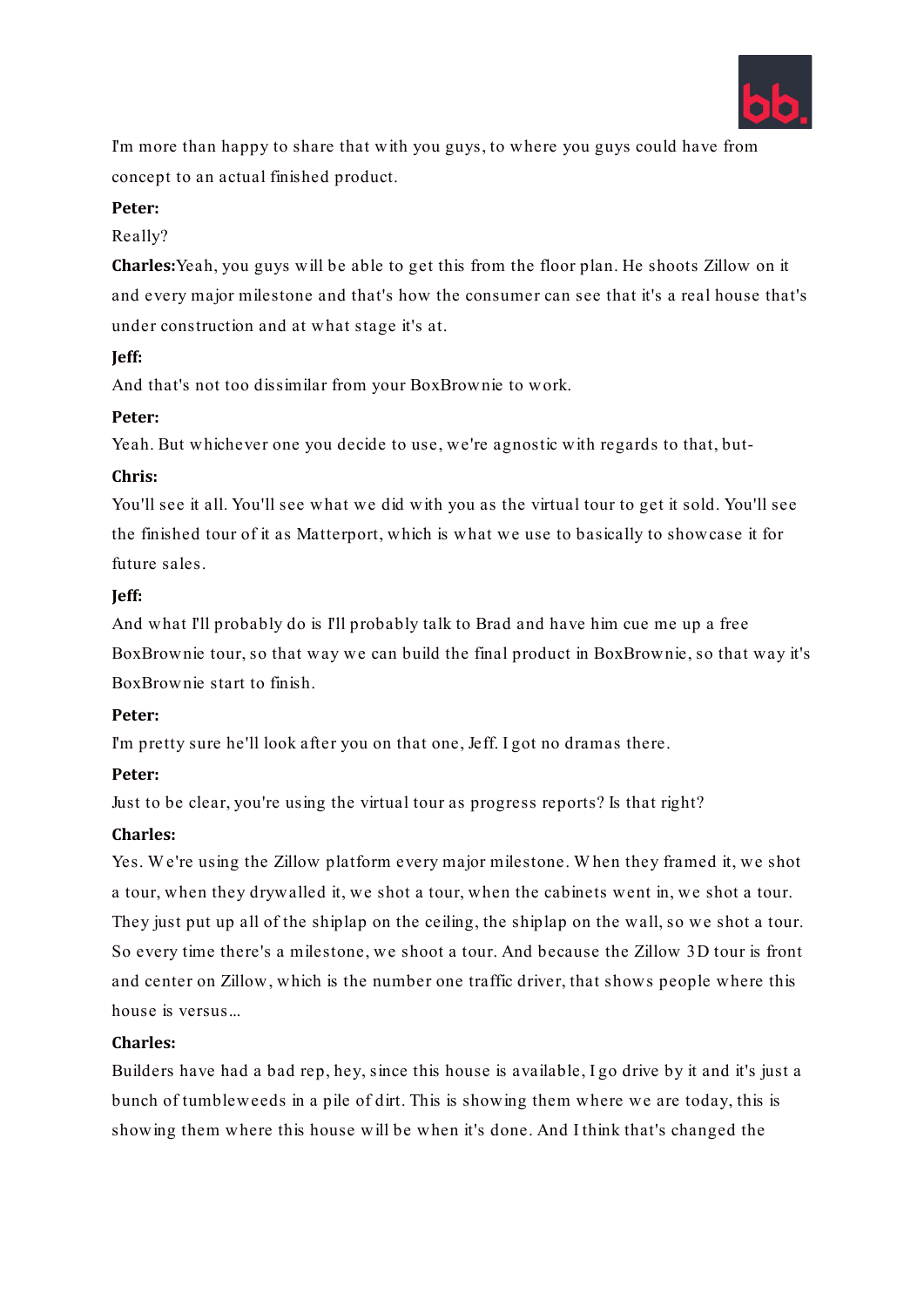

market for us. That's why people have the faith to go into contract. W e've double ended three out of the first four sales, which is also unusual for us.

# **Peter:**

That's brilliant.

# **Charles:**

[crosstalk 00:38:43] at the top of the funnel instead of the bottom of the funnel, which is a very different place.

#### **Peter:**

I just think the whole way that you've put the whole transaction together from the start to the finish. Even at crowing the builder from an inquiry on the lot is pretty slick. I think there'll be a lot of people very interested in the outcome of this video. And we're going to be putting it on our blog and our social media, so keep an eye out for that. But-

#### **Charles:**

I'm more than happy to share, so anybody who wants to do it, we're more than happy to pop on the phone and do a call.

#### **Peter:**

Fantastic. And obviously, you take referrals for buys as well, so that'd [crosstalk 00:39:21]-

#### **Charles:**

Absolutely. Anybody moving to the Inland Northwest, we'd be more than happy to park him in a house.

#### **Peter:**

Gold. Look, thank you so much for your time. I've realized I've taken quite a lot of it today. Great to hear Jeff too on the other end there and we'll catch up with him as we go along. But I appreciate everything you've done for us today, and look, all the best. Stay safe where you are. Thank you so much for being here.

# **Charles:**

All right. Perfect. Thank you.

#### **Chris:**

Thanks, Charles. Have a great afternoon.

# **Charles:**

Yep. Thanks.

**Peter:** Excellent, bye-bye.